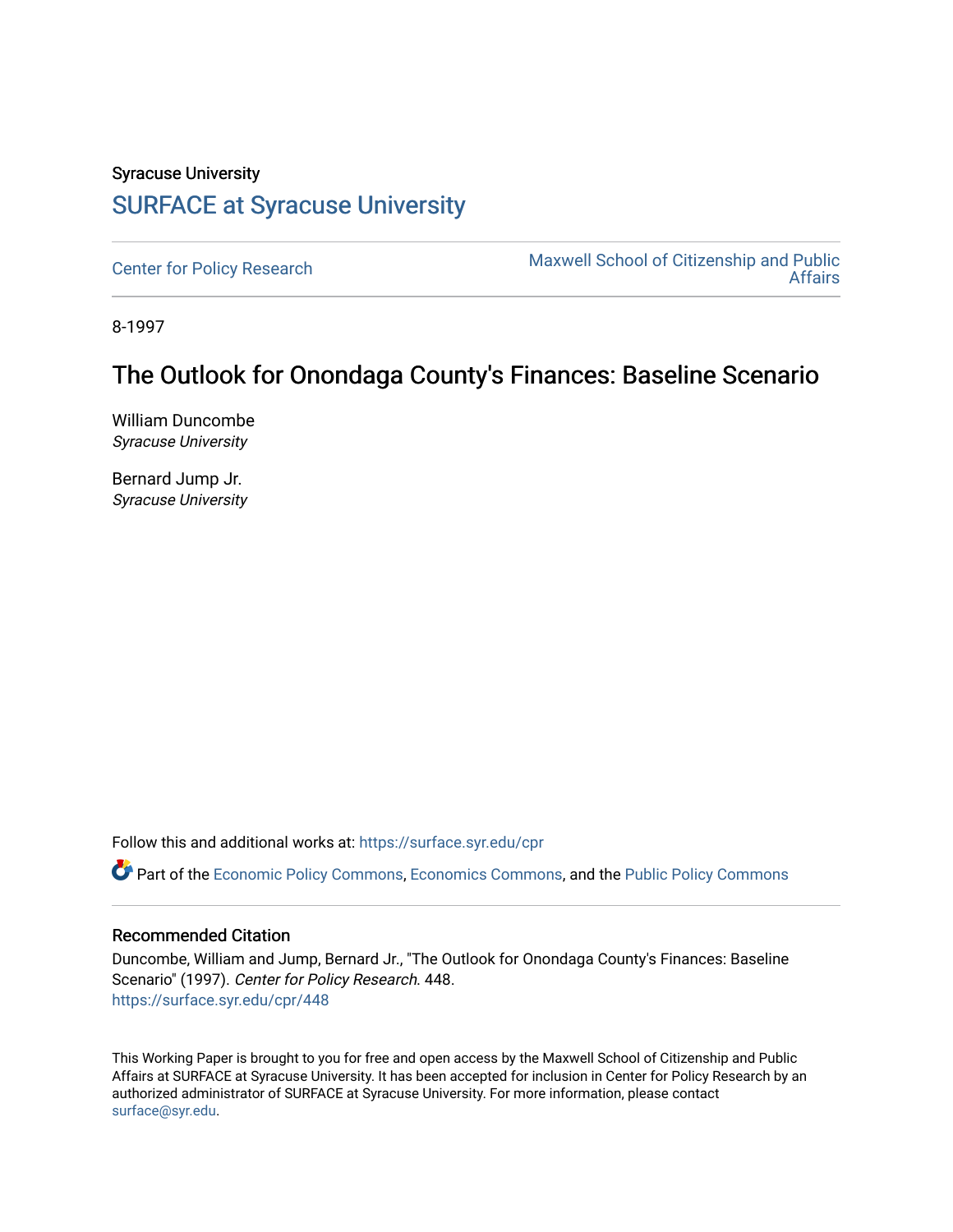**ISSN 0732 507X** 

### **Metropolitan Studies Program Series Occasional Paper No. 185**

**THE OUTLOOK FOR ONONDAGA COUNTY'S FINANCES: BASELINE SCENARIO** 

> **William Duncombe and Bernard Jump, Jr.**

**Center for Policy Research Maxwell School of Citizenship and Public Affairs Syracuse University Syracuse, New York 13244-1020** 

**August 1997** 

**\$5.00** 

**The research in this paper is based upon work sponsored by the Onondaga Lake Management Conference. This is the third in a series of four reports done for the conference to help it identify the economic and fiscal impacts of various lake remediation plans under consideration. The assistance and helpful comments of Wilson Wong, Mark Robbins, and several representatives of the members of the Onondaga Lake Management Conference are gratefully acknowledged.**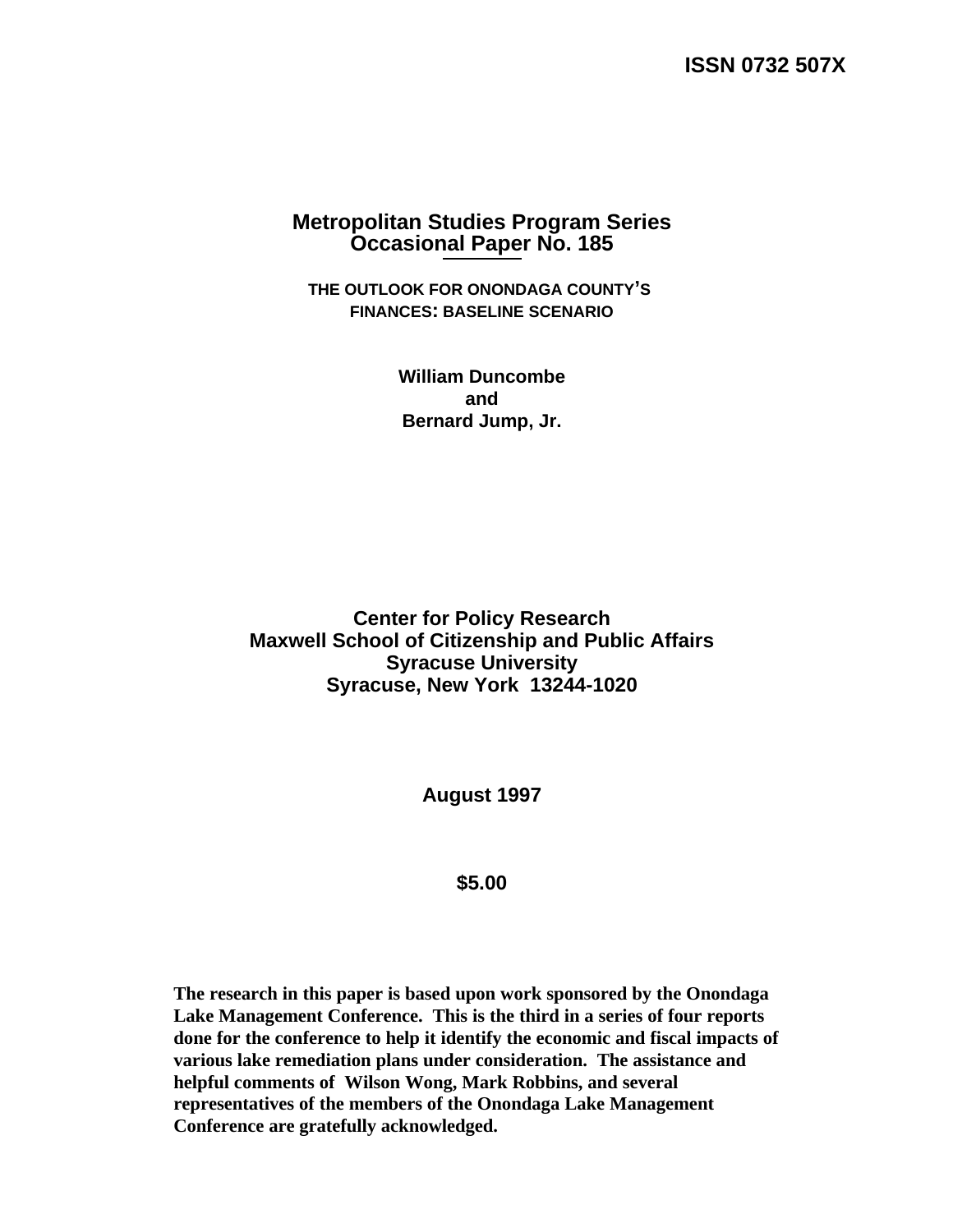## **CENTER FOR POLICY RESEARCH - SPRING 1997**

### **Timothy M. Smeeding, Director Professor of Economics & Public Administration**

#### **Associate Directors**

#### Margaret M. Austin **Douglas Holtz-Eakin**<br>
Associate Director, **Network** Professor of Economic Associate Director,<br>Budget and Administration Budget and Administration Associate Director, Center for Policy Associate Director, Center for Policy Research

Richard V. Burkhauser **John Yinger** John Yinger

Professor of Economics Professor of Public Administration & Economics Associate Director, Aging Studies Program Associate Director, Metropolitan Studies Program

#### **SENIOR RESEARCH ASSOCIATES**

| Amy Crews Economics                     | Bernard Jump Public Administration  |  |
|-----------------------------------------|-------------------------------------|--|
| William Duncombe  Public Administration | Duke Kao  Economics                 |  |
| Thomas Dunn Economics                   | Jerry Miner Economics               |  |
| James Follain  Economics                | Jan Ondrich  Economics              |  |
| Vernon Greene Public Administration     | John Palmer Public Administration   |  |
| David Greytak Economics                 | Michael Wasylenko Economics         |  |
| Barbara Grosh Public Administration     | Douglas Wolf  Public Administration |  |
| Christine Himes Sociology               | Assata Zerai Sociology              |  |
| Douglas Holtz-Eakin Economics           |                                     |  |
|                                         |                                     |  |

| Bernard Jump Public Administration  |  |
|-------------------------------------|--|
| Duke Kao Economics                  |  |
| Jerry Miner  Economics              |  |
| Jan Ondrich  Economics              |  |
| John Palmer  Public Administration  |  |
| Michael Wasylenko Economics         |  |
| Douglas Wolf  Public Administration |  |
| Assata Zerai Sociology              |  |
|                                     |  |

#### **RESEARCH ASSOCIATES**

J.S. Butler ............................................................. Economics

#### **GRADUATE ASSOCIATES**

| Debra Bailey Economics                    | Kristina Marty  Public Administration |
|-------------------------------------------|---------------------------------------|
| Lloyd Blanchard Public Administration     | Suzanne McCoskey  Economics           |
|                                           | John Phillips Economics               |
| Deb Dougherty  Sociology                  | Mark Robbins  Public Administration   |
| Shannon Felt  Economics                   | Katherin Ross Social Science          |
| Seth Giertz Economics                     | Alex Stricker Economics               |
| Tess Heintze Public Administration        | Jamila Thompson  Economics            |
| Gretchen Olson Kopp Public Administration | Robert Weathers  Economics            |
|                                           | David Wittenburg  Economics           |
| Anna Lukemeyer Public Administration      | Wilson Wong  Public Administration    |

| Kristina Marty  Public Administration |
|---------------------------------------|
| Suzanne McCoskey  Economics           |
| John Phillips Economics               |
| Mark Robbins  Public Administration   |
| Katherin Ross Social Science          |
| Alex Stricker  Economics              |
| Jamila Thompson  Economics            |
| Robert Weathers  Economics            |
| David Wittenburg  Economics           |
| Wilson Wong  Public Administration    |

#### **STAFF**

| Martha W. Bonney  Publications and       | Kirby Kenyon  Computer Consultant        |
|------------------------------------------|------------------------------------------|
| <b>Events Coordinator</b>                | Anne Metzger-Wormuth  Receptionist       |
| Barbara Butrica Data Manager             | Alex Mintskovsky  Programmer             |
| Katy Foley Administrative Assistant, LIS | Tina Mucci Librarian/Office Coordinator  |
| Esther Gray Administrative Secretary     | Mark Natoli Manager - Computing Services |
| Gina Husak Secretary to the Director     | Mary Santy Secretary                     |
| Detlef Jurkat Translator                 | Ann Wicks Administrative Secretary       |

| Martha W. Bonney  Publications and<br>Kirby Kenyon  Computer Consultant             |  |
|-------------------------------------------------------------------------------------|--|
| <b>Events Coordinator</b><br>Anne Metzger-Wormuth  Receptionist                     |  |
| Barbara Butrica Data Manager<br>Alex Mintskovsky  Programmer                        |  |
| Katy Foley Administrative Assistant, LIS<br>Tina Mucci Librarian/Office Coordinator |  |
| Esther Gray  Administrative Secretary<br>Mark Natoli Manager - Computing Services   |  |
| Gina Husak Secretary to the Director<br>Mary Santy  Secretary                       |  |
| Ann Wicks Administrative Secretary<br>Detlef Jurkat  Translator                     |  |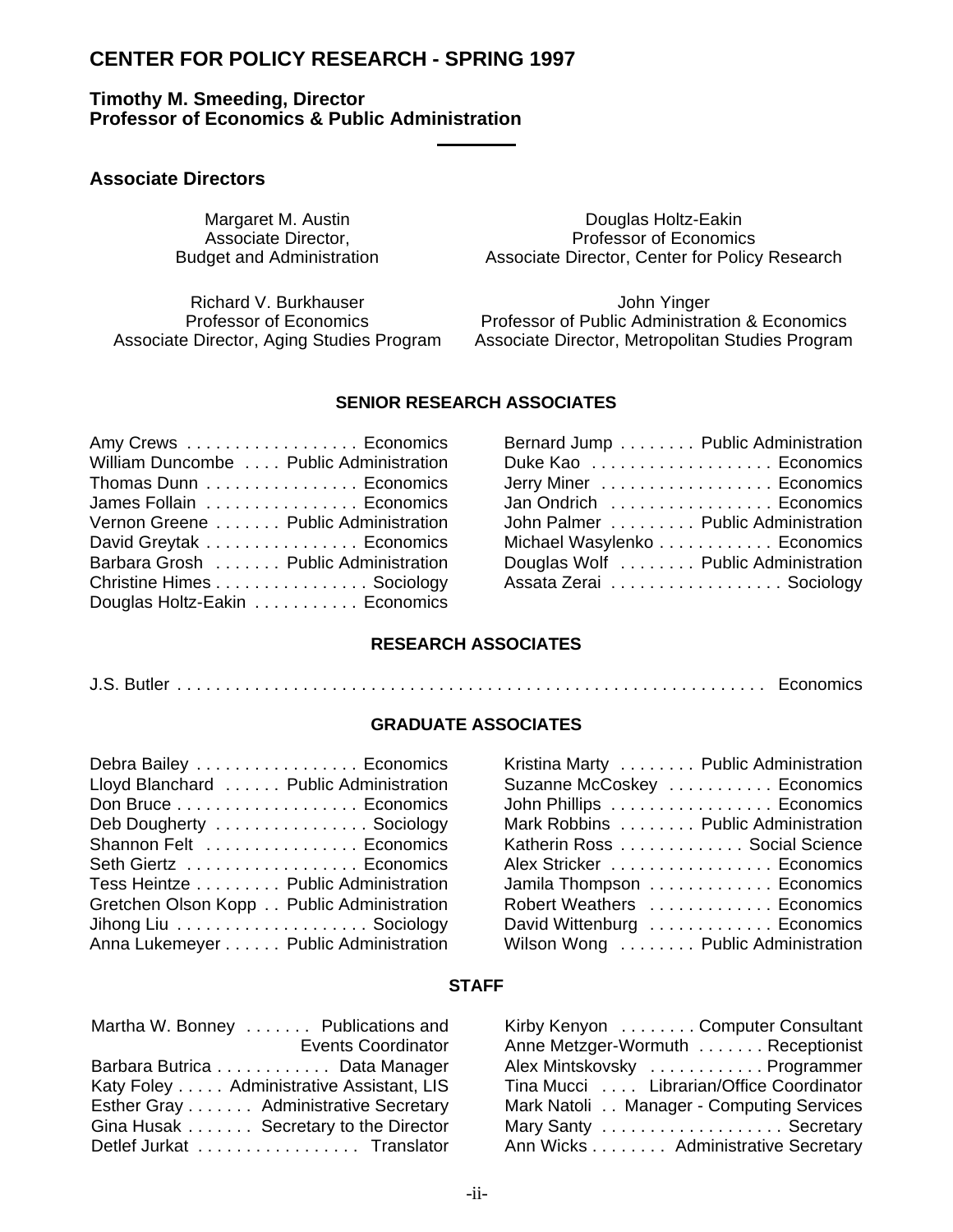### **Executive Summary**

This is the third of four reports to the Onondaga Lake Management Conference about the economic and fiscal implications for Onondaga County of court-mandated expenditures for sewer-related remediation of Onondaga Lake.

The past decade has been a time of increasing financial constraints for virtually all local governments, and Onondaga County is no exception. The large drop in federal aid, especially for local infrastructure, as well as the increasing delegation of responsibilities to county governments in areas such as social services and health have put pressure on local budgets. Local governments have been forced to rely ever more on their own sources of revenue, yet the increasing competition among governments to retain business firms and to attract new ones has limited potential tax increases. The only recourse for many local governments has been to make significant expenditure reductions.

Onondaga County has weathered the latest period of fiscal change in reasonably good financial shape. The county's bond rating remained high, symbolizing the confidence that the investment community has in the county's ability to manage its financial affairs prudently. Debt service payments have fallen and Onondaga County has held down growth in other expenditure categories and actually reduced the number of full-time equivalent county employees during the 1990s. Our analysis of the county's fiscal condition, however, identifies several areas of concern;

Tax burdens from county taxes are quite high compared to a selected sample of central city counties in upstate New York and around the country. Property tax burdens are especially high; as a percent of personal income they were 37 percent above the state average in 1994.

The county's sewer rates are well above the average of other metropolitan sewer systems (based on a national sample of metropolitan sewerage agencies).

Despite holding the line on spending growth during the 1990s, county spending as a percent of personal income remains above almost all counties in the comparison group of central city counties. Spending was particularly high for fringe benefits, debt service, public safety, parks and recreation and home and community (utilities).

One area where spending has been below average over the last decade—capital spending for wastewater treatment—could have significant consequences for debt burdens and sewer rates over the next several decades. Debt service for wastewater treatment projects relative to the volume of flow treated in 1992 was only one-third the level found in the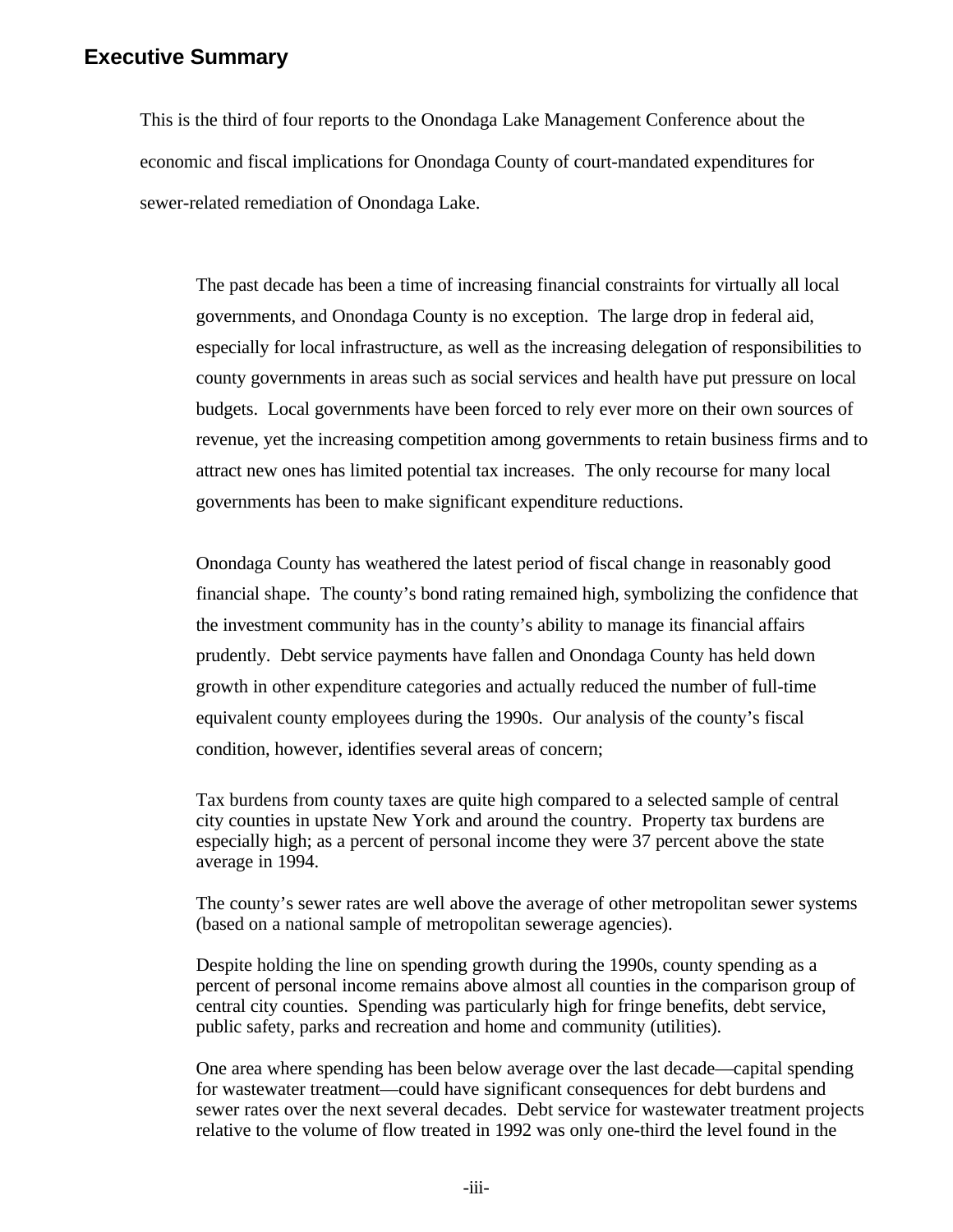median metropolitan sewerage system. Capital spending over the last decade has never come close to matching the planned capital spending in the county's capital improvement plans (CIP).

The future fiscal environment facing county governments is filled with uncertainties. In this report, we examine an important source of uncertainty facing the county—future increases in wastewater treatment costs and user fees to be borne by county residents, even without costs associated with lake remediation. We develop several alternative estimates of the baseline (without remediation) scenario which allow for differences in growth rates for O&M and capital costs over the next quarter century, the amount of planned capital improvements in the sanitary district which are actually funded, and the type of debt structure used by the county. Not surprisingly, the alternative forecasting assumptions produce large variation in the projected growth in district expenditure and the consequent rise in user fees.

Under the two medium estimates, rates will rise to between \$381 and \$619 per unit by 2020. The rate projected by the county in the January 1996 draft MCP falls between our medium-high and high estimates. At the medium-high rate level, Onondaga County is projected to have a rate burden of 1.6 percent of median income in 2020 and 1.9 percent of income in 2035. Under the medium-low estimate sewer fees remain below the one percent (of median income) threshold for low rate burdens.

Under high growth assumptions, sewer fees are projected to grow by 4 percent per year above the rate of inflation and will reach \$888 per year (in 1993 dollars) by the year 2020. The sewer burden in 2020 would be 2.3 percent of median household income which is considered to be a high burden using the EPA financial capability methodology.

In contrast, under the low estimate real rates are projected to grow slower than inflation after 1996, dropping to \$247 per unit (in 1993 dollars) by 2020. The household burden relative to median household income will remain well below the one percent threshold judged to be a low burden.

One of the key areas of uncertainty surrounding these rate forecasts is how the investment community will respond to significant increases in debt burden which are likely to accompany even the medium-low baseline estimate. Outstanding county debt was about \$284 million as of March 1996. Even under the medium-low scenario, this debt burden (in 1993 dollars) would increase by 50 percent by the year 2020. Under the high scenario,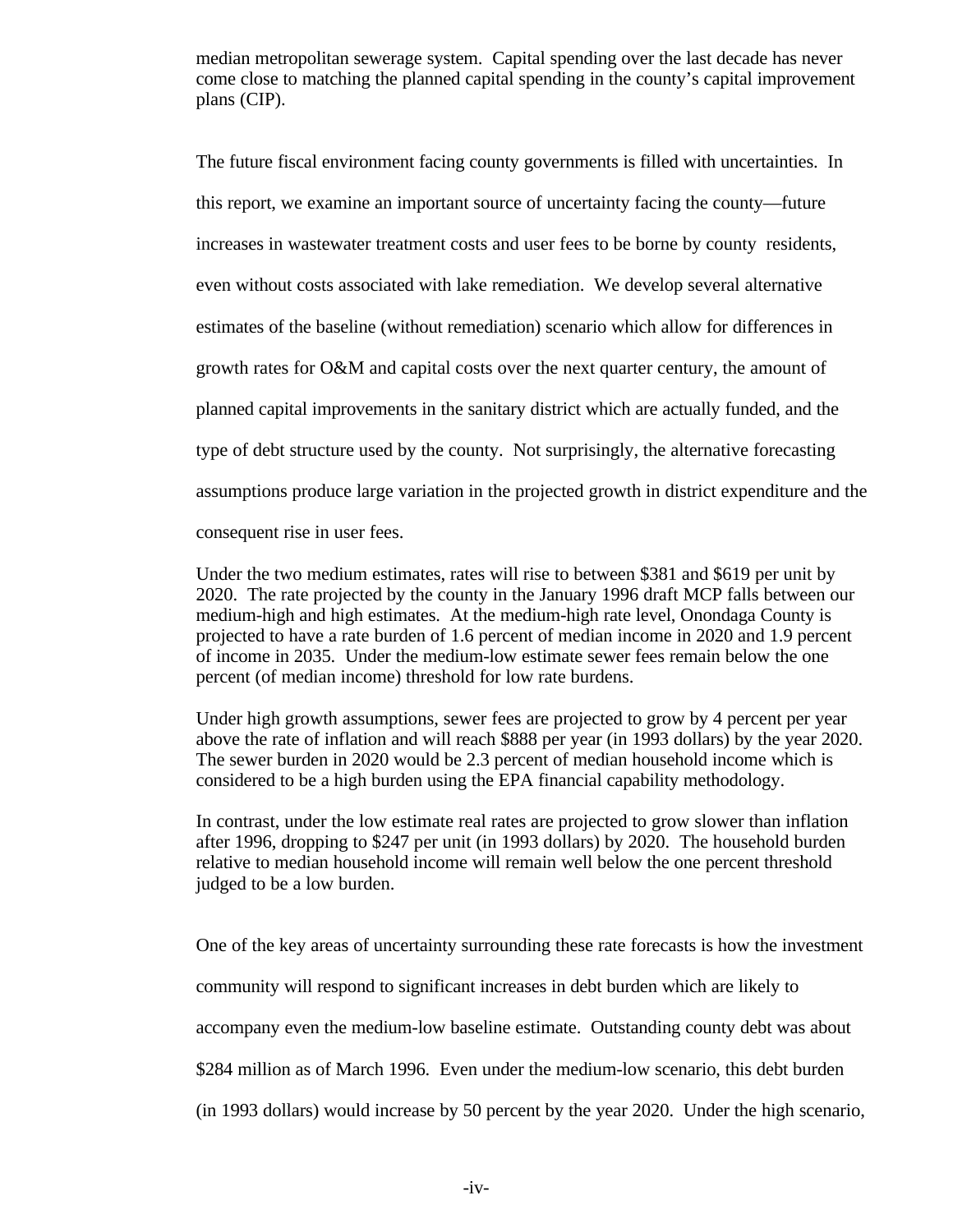debt outstanding would rise three-fold even assuming no additional increases in debt outstanding for capital spending other than wastewater facilities. Given that county debt burdens are already above Moody's medians, such a large growth in outstanding debt will not go unnoticed. At what point these large increases in GO debt will trigger a downgrading of bond ratings cannot be forecast with any certainty; however, the possibility surely must be considered in rate projections. Accordingly, we assume for all projections except the low estimate, that the county's GO bond rating would be downgraded.

The large differences in the future rates facing county residents under these alternative estimates highlight the need for more long-range planning by the county government, in general, and the Department of Drainage and Sanitation in particular. The last comprehensive plan for wastewater treatment for Onondaga County was completed almost three decades ago, before formation of the consolidated sanitary district and most federal (and state) legislation regulating wastewater treatment. Given the long-term nature of commitments to wastewater treatment projects, mistakes in planning will be around for a long time. Without such a comprehensive review of future needs, including thorough engineering studies of existing plants, any forecasts of baseline expenditures and sewer fees will be no more than informed speculation.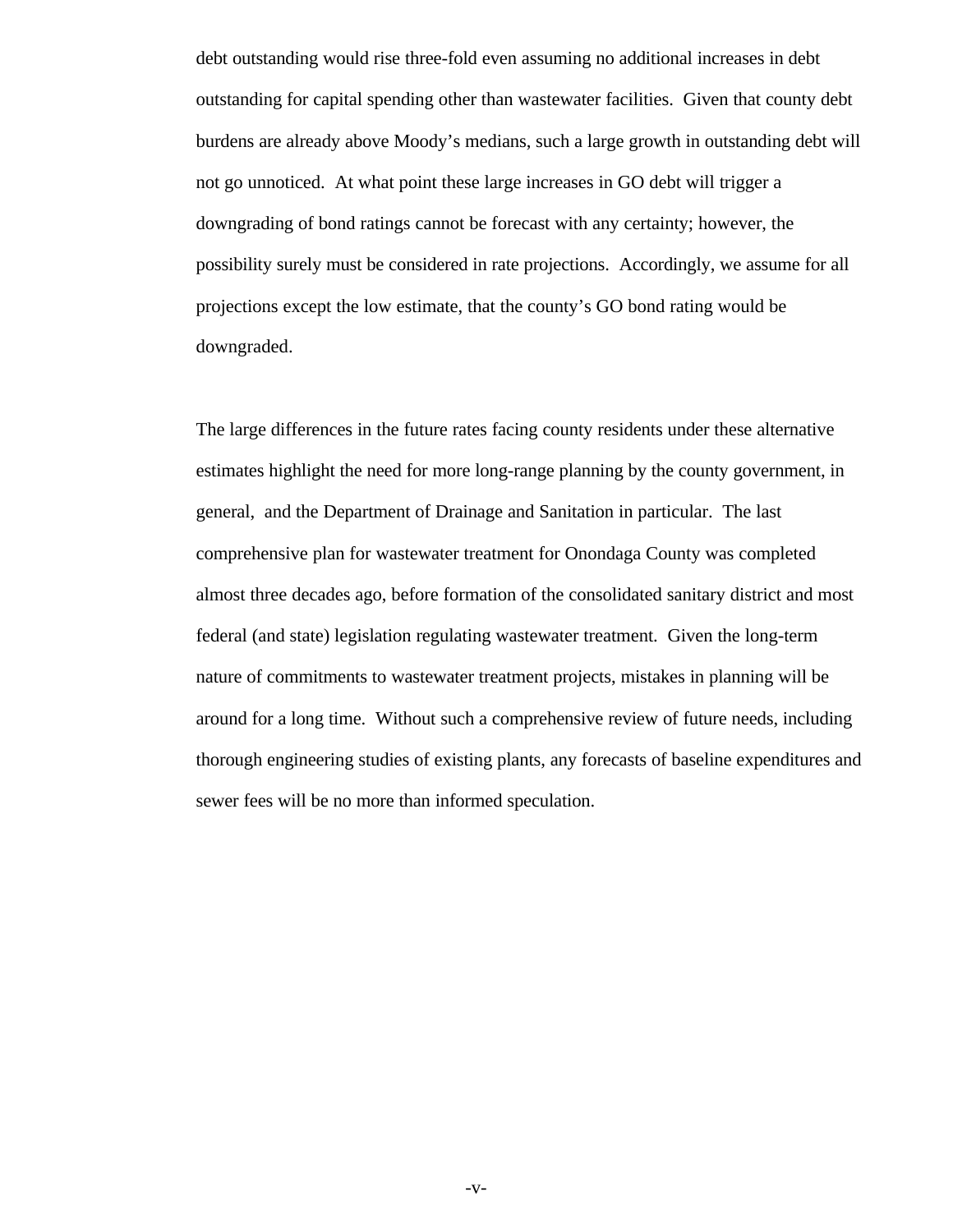# **The Outlook for Onondaga County's Finances: Baseline Scenario**

# **Introduction**

Two issues lie at the center of the controversy regarding what remediation of Onondaga Lake should be undertaken by the county. The first question involves the physical sciences: What remediation efforts involving the wastewater treatment system will most effectively enable the county to cease its violations of environmental standards? The second question is an economic one: How able is the county (and its residents) to bear the large costs that would be associated with court-mandated remediation? No matter how scientifically compelling a remediation plan might be, its practical value will be greatly diminished if its costs would place an excessive burden on the county and its residents.

The scientific issues involved in lake remediation have been studied by a variety of environmental specialists. The results of the many studies have not produced a single plan with which all experts agree but, rather, several competing plans. Despite the absence of a consensus view about a single remediation methodology, there is agreement that even the least costly of the proposed plans would involve expenditures over several years totaling hundreds of millions of dollars. In view of the fact that Onondaga County's annual spending for all capital outlays, including general government facilities, correction facilities, highways and the like, as well as wastewater facilities, have averaged only about \$41 million during the last decade, it is unlikely that anyone could dispute the conclusion that lake remediation will impose a significant financial burden on the county.

Therefore, it only makes sense for those responsible for choosing a remediation plan to be informed about the county's financial capacity to carry out lake remediation while avoiding doing serious long-term damage to its finances and to those of its residents and their employers. The objective of this paper is to aid the decision makers by providing information about the county's present financial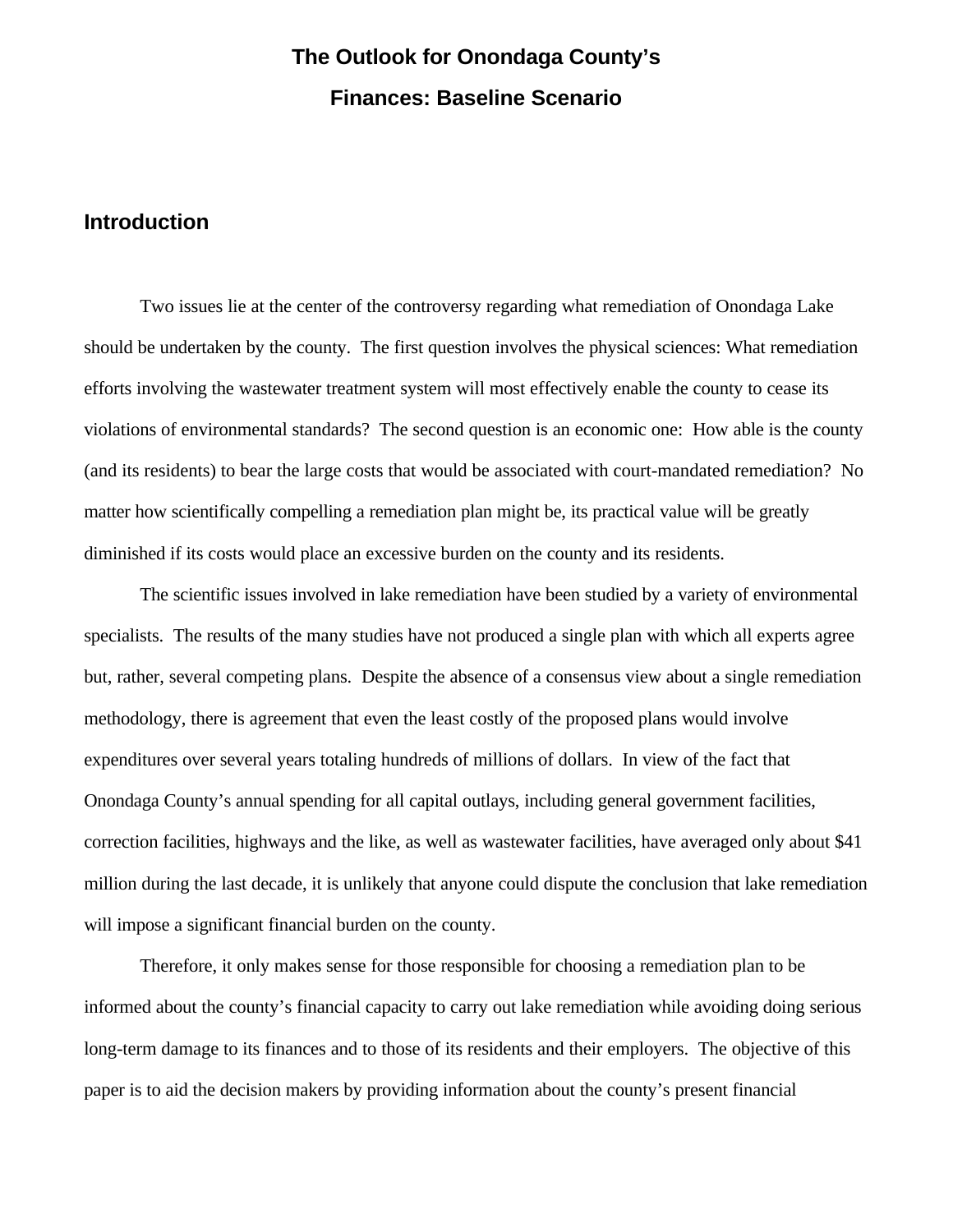condition and about its likely fiscal condition during the years when lake remediation would be undertaken.

The first section begins by examining trends during the last 15 years in the county's revenues, expenditures, tax burdens, and debt burdens and by comparing Onondaga County's finances with those of a variety of other counties, both other upstate New York counties and counties elsewhere in the United States. We then address the question of the county's capacity to carry debt by examining the assessments of Onondaga County's creditworthiness provided by the three bond rating agencies. Finally, using a bench marking methodology devised by the U.S. Environmental Protection Agency (EPA), we offer a rough, summary measure of the county's current financial capacity to bear wastewater system costs.

In the second section, we narrow our field of vision and examine the levels of the fees paid by residents and other users of the county's wastewater system. We compare those fees against both the fees paid by customers of other metropolitan wastewater systems and benchmarks suggested by the EPA. This section also contains our low, medium, and high projections of the county's future wastewater fees until the year 2035 in the event that no remediation expenditures would be required. We refer to this as the **baseline scenario**.

## **Assessment of Onondaga County's Fiscal Condition: Revenues, Expenditures, and Indebtedness**

The fiscal condition or health of a state or local general purpose government has been defined as the probability that it "will be able to meet both (a) its financial obligations to creditors, consumers, employees, taxpayers, suppliers, constituents, and others as they become due, and (b) the service obligations to constituents, both currently and in the future" (Berne 1992, p. 1). The purpose of this section is to assess Onondaga County's fiscal health at the present time. Of particular concern here is how Onondaga County's fiscal condition measures up against other counties in New York and elsewhere in the United States with respect to its expenditures, revenues, and debt burden.

This assessment of fiscal condition is divided into four parts. The first part examines county government revenue and expenditure levels and trends since 1980 in Onondaga County and in five other

-3-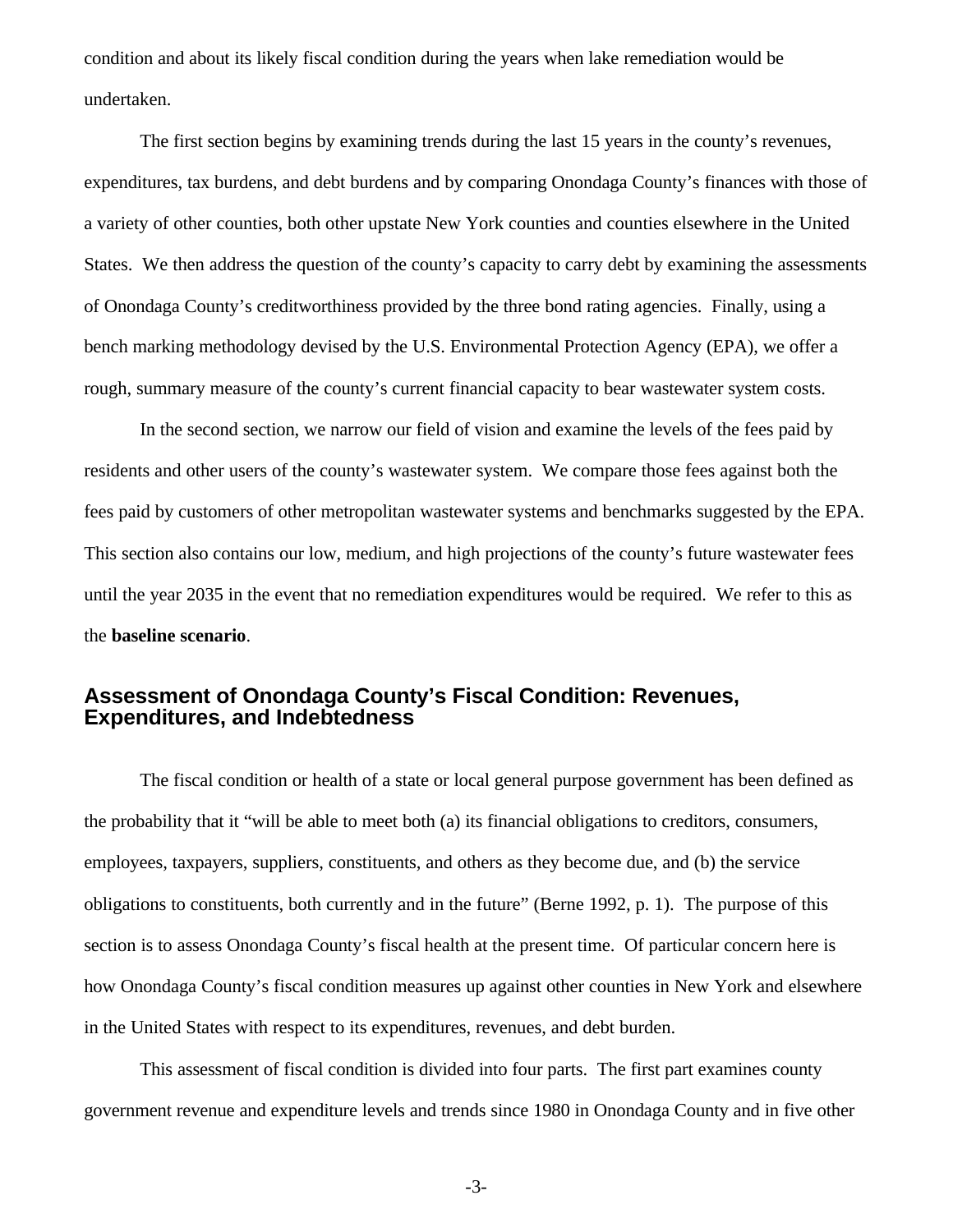upstate New York counties containing central cities: Albany, Broome, Chemung, Erie, and Monroe. This analysis draws on the local government fiscal data that are collected and published annually by the office of the New York State Comptroller. Next, we examine aggregate revenue and expenditure levels and trends for all general purpose governments (e.g., county, towns, etc.) and school districts within Onondaga and the five upstate New York comparison counties, once again by reference to Comptroller's data.

In the third part of this fiscal condition assessment, we draw upon data from the U.S. Census Bureau's *1992 Census of Governments,* the only published source of definitionally comparable state and local finance data for governments in all 50 states. By using the Census of Governments data, we are able to broaden the composition of the comparison group to include some counties located outside New York.

Part four addresses the important matter of current levels of indebtedness and the burdens they impose on taxpayers. Using data from Moody's credit reports for Onondaga and selected other counties in upstate New York and elsewhere in the country, we compare debt ratings, debt per capita, and debt as a percentage of full value of taxable property among counties in the group. In addition, we will assess each county's financial condition by means of a methodology developed by EPA for use in measuring the financial capability of municipal governments to implement combined sewer overflow (CSO) controls and in developing implementation schedules for such CSO controls.

### **Revenue Levels and Trends: Onondaga County and Selected Upstate New York Counties**

One of the most dramatic developments in local government finances during the last one and onehalf decades has been the growing reliance by these units on their own revenue sources to meet their growing expenditure needs. This fact is demonstrated vividly in Table 1 where we report the relative shares of revenue raised from their own sources and from intergovernmental aid by Onondaga County and by five other upstate New York counties with central cities.<sup>1</sup>

In 1980, own sources accounted for between about 41 percent and 49 percent of the total revenues raised by the upstate New York counties. Onondaga County's share of total revenues that

-3-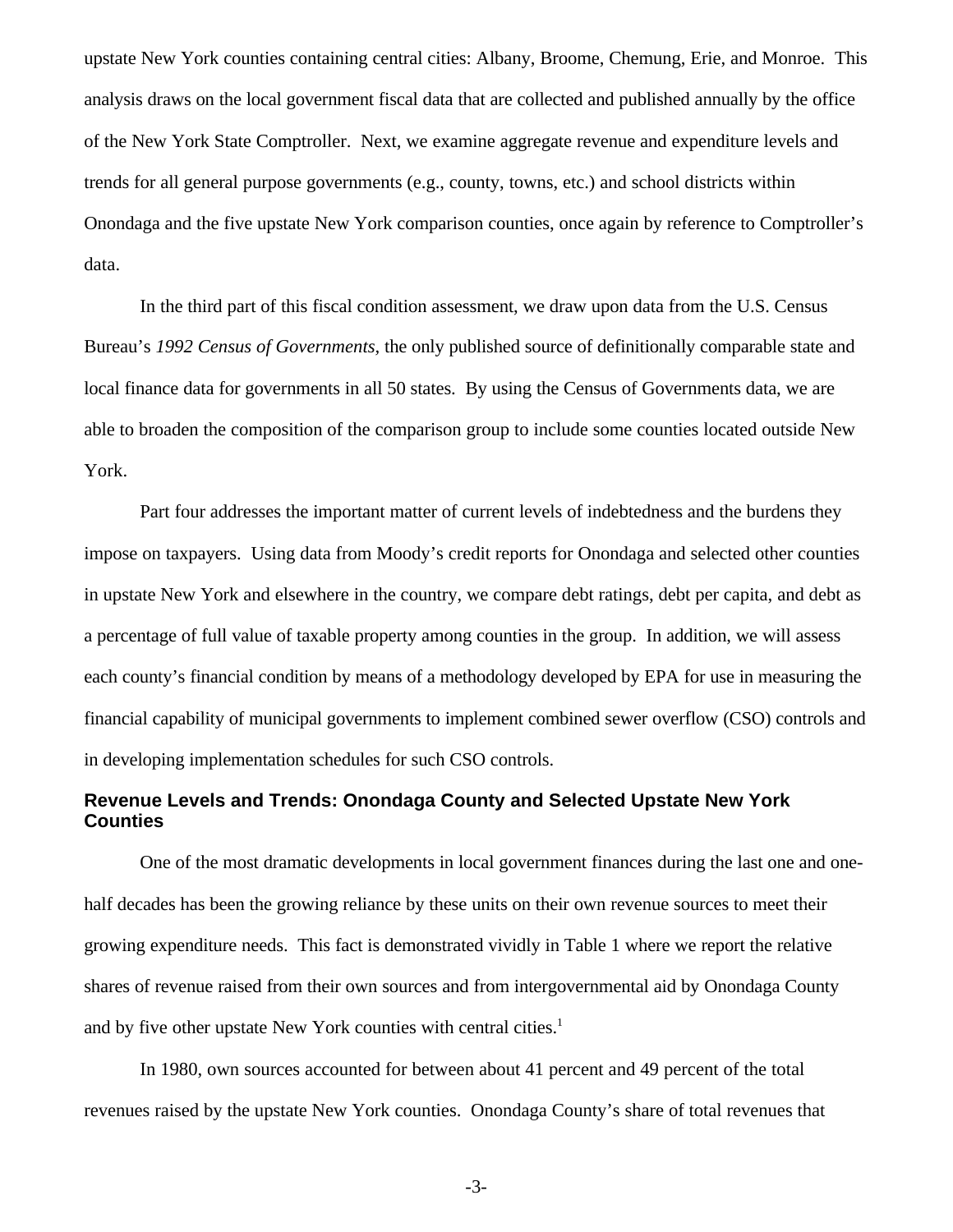came from its own sources was 45 percent. Fourteen years later, the Onondaga County own source share was above 60 percent, and the other five counties had experienced similar shifts in the dependency on own source revenue. Although the share of total revenues coming from state aid was lower in 1994 than it was in 1980 for four of the six upstate counties, the reductions were modest. For Onondaga County the state aid share in 1994 was virtually unchanged from 1980. Only Monroe County had more state aid as a proportion of its total revenues in 1994 than in 1980. The story with respect to the federal aid share of total revenues was much different. Onondaga County's share of total revenues from federal aid fell by 17 percentage points, and the decrease for the other five counties ranged from about 13 percentage points for Monroe County to a high of almost 19 percentage points for Albany County.

Necessarily, declines in the shares of total revenue coming from intergovernmental aid must mean increased dependence on taxes and other local revenue sources if total revenue reductions are to be avoided. This was the case for the upstate New York counties in the years since 1980. For Onondaga County the share of total revenues accounted for by taxes grew from 33 percent in 1980 to 50 percent in 1994, a substantially higher proportion than in the next highest county, Monroe, which derived 42 percent of its revenues from taxes in 1994. Onondaga County also became more dependent on property taxes as a revenue source than any of the other counties, its share of total revenues derived from property taxes grew from 20 percent in 1980 to nearly 35 percent in 1994. Monroe County was again the second most dependent on property taxes, but at a 25 percent level it was well below Onondaga County in property tax dependency in 1994. Onondaga County's reliance on its second most important tax source, the sales tax, grew very little between 1980 and 1994, when the sales tax share of total revenue was 10 percent. At that level, Onondaga was least dependent of the six counties on the sales tax and it lagged the most dependent county's (Albany) share by 17 percentage points. In contrast, other upstate counties are heavier users of nontax direct revenue sources such as fees and charges, to finance county departments.

Annual growth in revenue per capita, adjusted for inflation, accelerated in the first half of the 1990s relative to the growth rate in the previous decade for all counties except Chemung. But at an annual rate of increase of 1.23 percent during the 1990-1994 period (which was the second slowest rate

-4-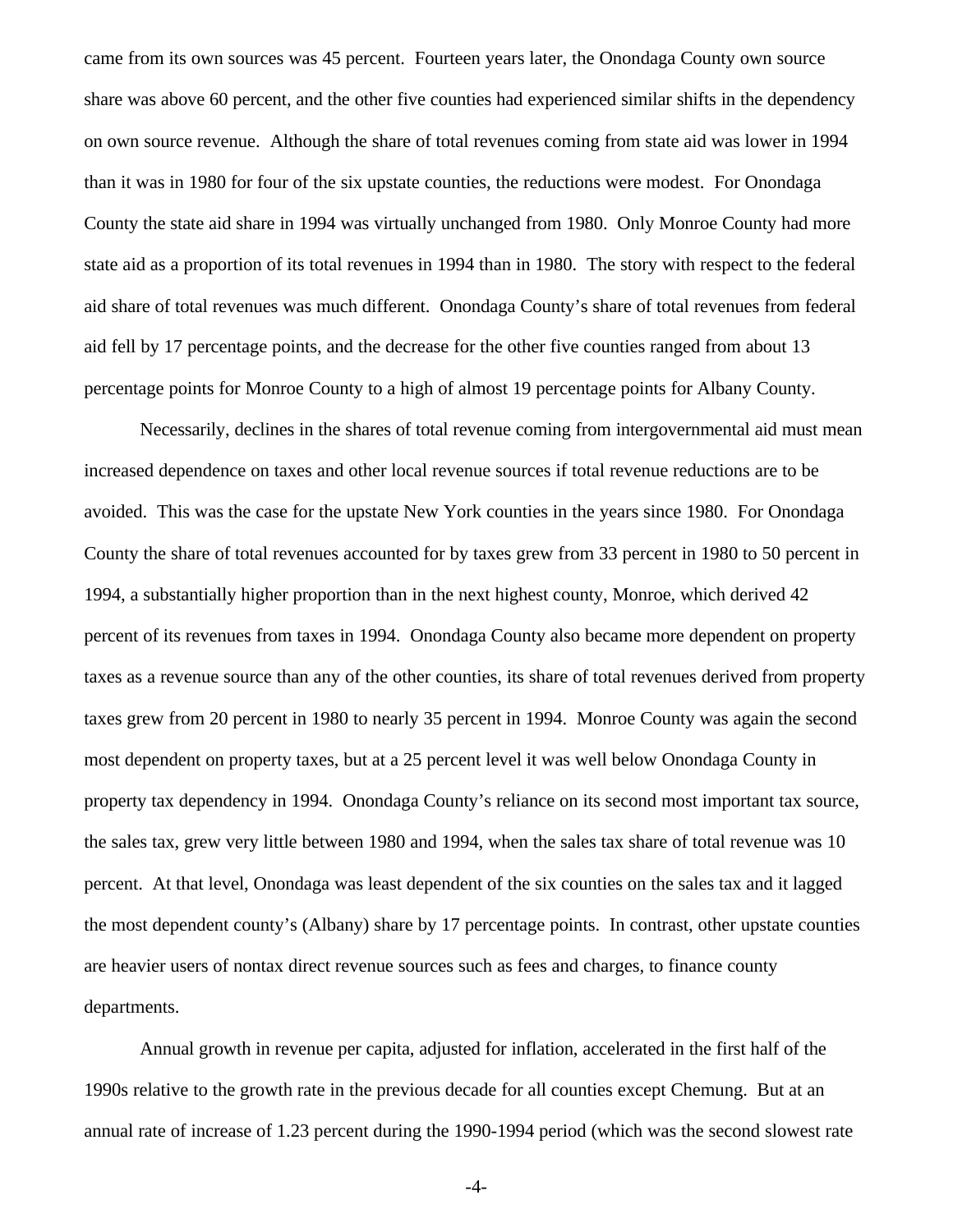of growth among the six counties), Onondaga County's revenue growth was hardly robust. Significantly, Onondaga County's tax revenue growth rates during the 1990s were sharply lower than they were during the earlier decade when federal aid was declining rapidly. It is also worth noting that Onondaga County was the only one of the six counties that experienced declines in real federal aid per capita and departmental revenue in the 1990-1994 period (Table 2).

At \$914, real total per capita revenue in Onondaga County in 1994 was 13 percent above the average for all counties in New York and the fourth highest among the six upstate counties. (Monroe was highest at \$980 and Broome was lowest at \$810.) Onondaga's real per capita total tax revenue of \$455 was 127 percent of the state average and real per capita property taxes of \$316 were 152 percent of the state's all-county average. Both tax levels were higher than those in any of the five comparison counties. In contrast, Onondaga County's real per capita sales tax revenue of \$89 was the lowest of the six upstate counties and only 64 percent of the average for all New York counties (Table 3).<sup>2</sup> Departmental revenue was less than 60 percent of the state average and well below that of other upstate central city counties.

When measured in relation to personal income, Onondaga County's revenues in 1994 were closer to state averages. The county's total revenue as a percentage of personal income was 5.3 percent above the state average in 1994, with total tax revenue at 115 percent of the average, property tax revenue at 137 percent, and sales tax revenue at 58 percent. The county's federal aid and state aid as percentages of the state average were also lower than when computed on a per capita basis although they continued to exceed the state average. One of the five comparison counties, Chemung, had a higher ratio of revenue to personal income, but as was true when burden was measured on a per capita basis, none of the other five counties matched Onondaga with respect either to total tax revenue or its property tax revenue as a percentage of personal income (Table 4).

### **Expenditure Levels and Trends: Onondaga County and Selected Other Upstate New York Counties**

The last decade has been a time of transition as well with regards to the functional responsibilities of local governments. The federal and state governments have shifted increasing responsibilities,

-5-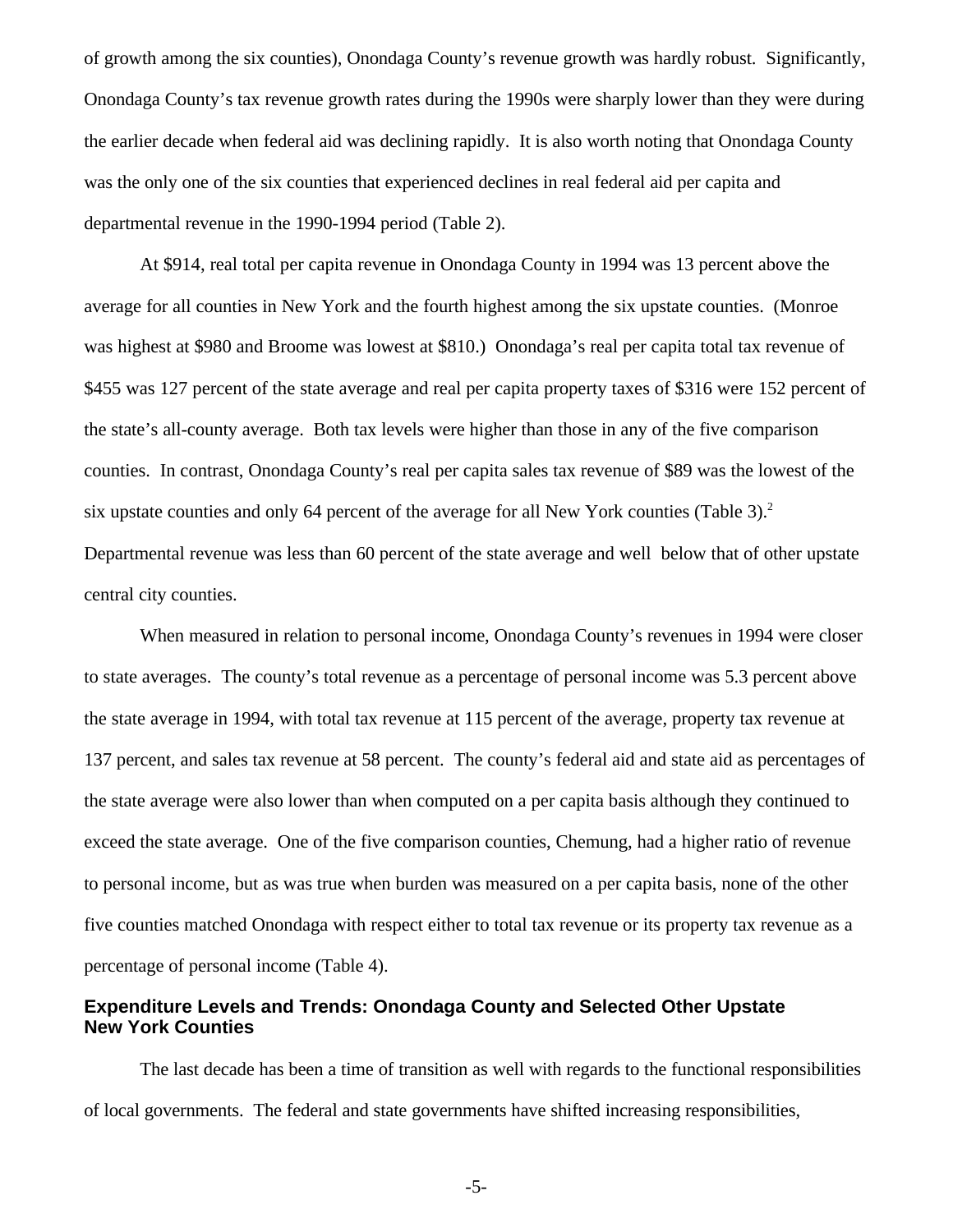especially in the areas of social service and health, onto local governments. Many county governments are under pressure to enlarge and improve their correction facilities and to effect environmental improvements. An increasing share of Onondaga County's budget has shifted towards contract services for services such as economic assistance and health functions, and fringe benefits. There was a substantial drop from 1985 to 1994 in the share of the budget spent on debt service payments (Table 5).

Growth in Onondaga County's spending, measured as the annual percentage change in real expenditures per capita, slowed to 1.09 percent annually during 1990-94 compared to a 1.30 percent rate in the 1980s. Only one of the five comparison counties, Chemung, also managed to curb its spending rate in the 1990s while Albany County's and Broome County's annual spending rates each accelerated to above 7 percent (Table 6).

Onondaga County's recent deceleration in the rate of growth of its real expenditures per capita included actual declines in several spending categories. On an object of spending basis, reductions were achieved in salaries and wages, capital expenditures, and debt service, continuing a trend, in the latter two cases, that also characterized the 1980s. On a functional basis, real spending per capita on health, transportation, home and community, and parks and culture all fell during the 1990-94 period.

Despite having an annual growth rate in real spending in the 1990s that was lower than all but one of the comparison counties, Onondaga County's real per capita outlays in 1994 were above those of any of the comparison counties. At \$1,096 per capita in 1994, the county's outlays were 131 percent of the average for all counties in the state and almost 9 percent larger than spending in the next highest spending county (Monroe) in the comparison group. On an object basis, its spending per capita on salaries and wages and on fringe benefits was above the state average and higher than any of the comparison counties; the county's spending in the other object classes was also above the state average and most comparison counties. On a functional basis, Onondaga had the highest per capita spending among the six upstate counties for public safety, home and community, and parks and culture. Its spending on each of these functions was substantially above the average for all counties in the state as was spending on economic assistance and general government (Table 7).

-6-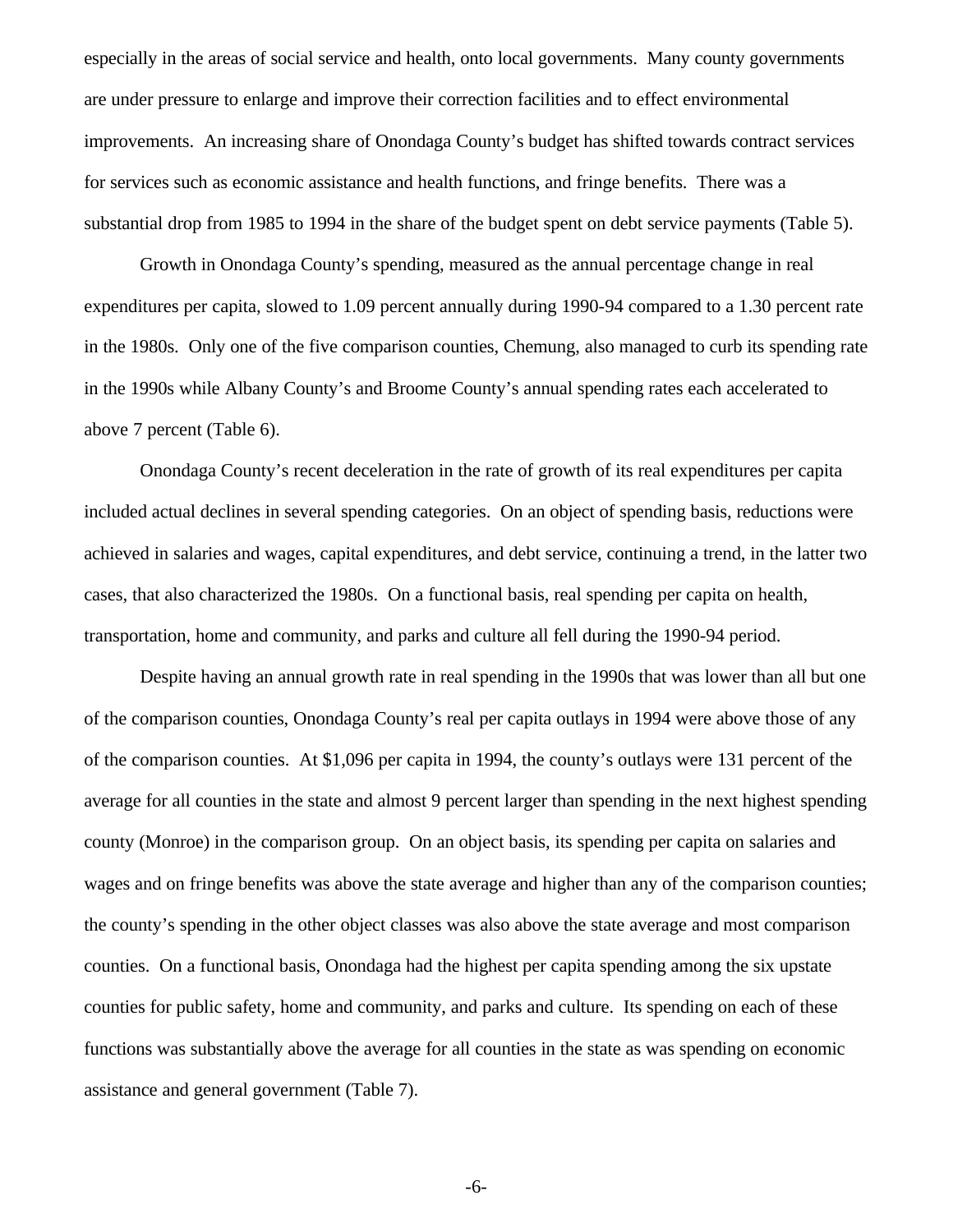Onondaga County's 1994 expenditures as a percentage of personal income were the highest of the six upstate New York counties and 17 percent above the average for all counties in the state. Whether classified by object of expenditure or by function, Onondaga County's expenditures as a percentage of personal income are at or near the top in virtually all categories. Its expenditure/ personal income ratios also exceeded the averages for all counties in the state for all objects of spending except wages and salaries and for all functions except health and transportation (see Table 8).

#### **Revenue and Expenditure Levels and Trends: All General Purpose Governments and School Districts in Onondaga County and in Selected Upstate New York Counties**

As we have shown earlier in this discussion, Onondaga County is becoming increasingly dependent on its tax base, especially its property tax base, to generate the revenue it needs to provide current levels of service. A fundamental question is: Can Onondaga County's future property tax base bear the burden of providing sufficient incremental revenues to carry on the ordinary business of government as well as the extraordinary demands that inevitably will arise? Our analysis to this point has shown that Onondaga County is already heavily reliant on the property tax relative both to other upstate counties with similar characteristics and to all counties in New York State. While that evidence is hardly sufficient to justify concluding that the county's future property tax base won't be able to meet the future demands that might be made on it, it is worth a cautionary note.

Moreover, it is important to recognize that the other general purpose governments (e.g., cities, towns, and villages) and school districts located within the county also draw on the property tax base to finance their expenditures. Hence, the total property tax burden borne by property owners consists of both the property taxes levied by the county and those levied by the underlying jurisdictions. Necessarily, then, our analysis should include an examination of the aggregate finances of the county and its overlapping jurisdictions. We will now address that matter.

When account is taken of revenues raised by all general purpose governments and school districts within a county, Onondaga County's 1994 real per capita revenues equal the average for all New York counties and are in the middle among the five upstate comparison counties.<sup>3</sup> The county's total tax revenues and property tax revenues are 108 percent and 104 percent, respectively, of the state average.

-7-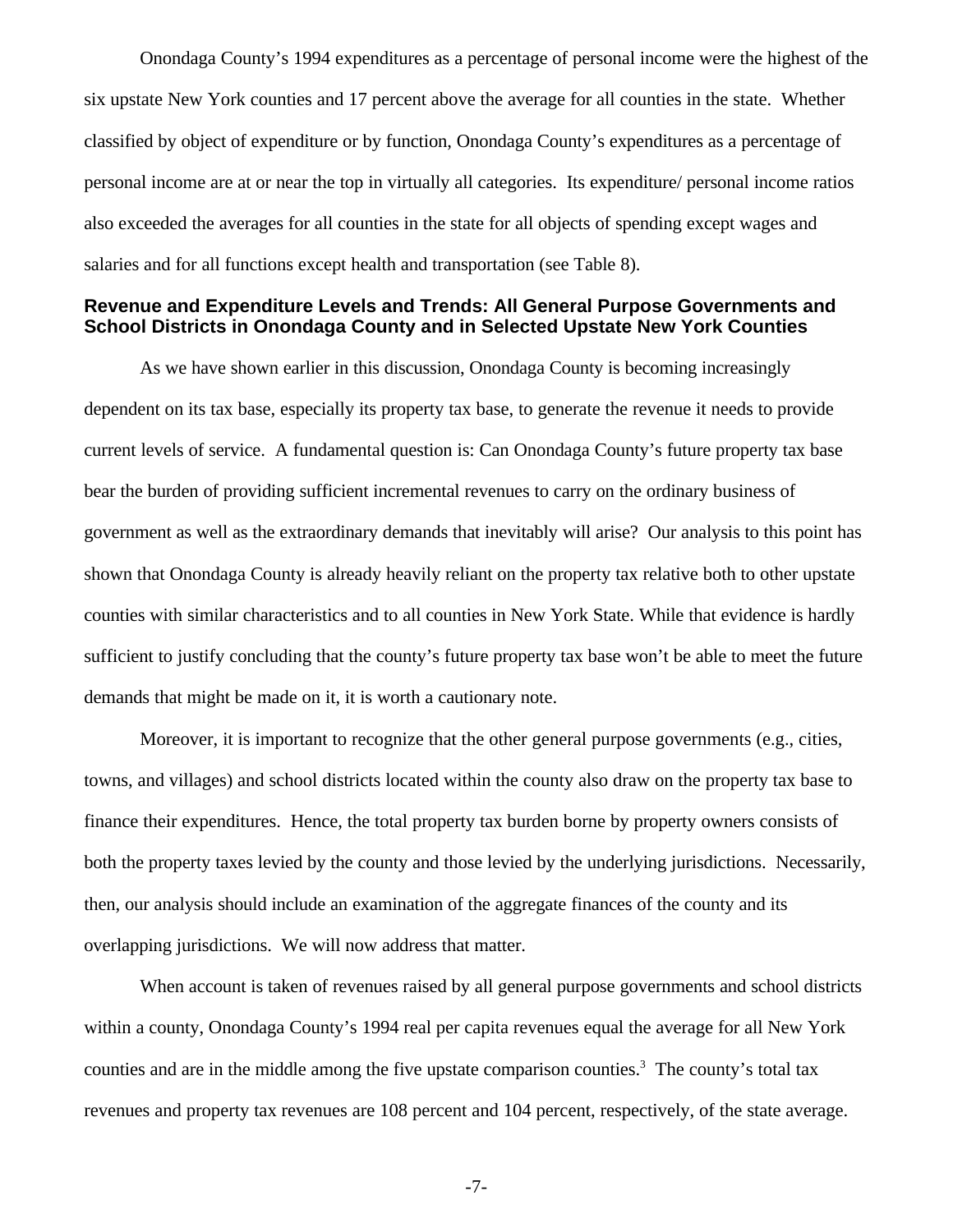Total real per capita federal aid for Onondaga County is 111 percent of the state average, and real state aid per capita is at the 98 percent level (Table 9).

Total revenue raised by all governments in Onondaga County as a percentage of personal income in 1994 was only 89 percent of the state average, but this level was above all but one of the comparison county government groups. Each of the components of Onondaga County's 1994 revenues, with the single exception of the other tax category, was also lower in relation to personal income than the all county state average (Table 10).

Real per capita total expenditures for all general purpose governments and school districts within Onondaga County totaled \$2,741 in 1994, placing them at 107 percent of the state average. Per capita fringe benefits by governments in the county were the highest among the six upstate counties, and Onondaga County governments' spending for other objects was among the highest in the group. Two of the five comparison county government groups, Albany and Monroe, had similar spending levels, and the three counties with lower spending levels were eight percentage points or more below Onondaga County outlays. On an object basis, spending per capita by all governments in the county on fringe benefits and debt service significantly exceeded the state averages. On a functional basis, Onondaga County spending per capita on economic assistance, public safety, general government, and parks and culture also was well above the state averages. In each of these cases, the county had expenditures well above most comparison counties (Table 11).

Total expenditures as a percentage of personal income for all governments in Onondaga County totaled 16 percent of personal income or 96 percent of the state average in 1994, with fringe benefits, debt service, economic assistance, public safety, general government and parks and culture all being greater than the state averages for those categories. But of those spending classifications, only spending for public safety and parks and culture exceeded the state average by more than 20 percent. All five comparison counties had lower total expenditures as a percentage of personal income than Onondaga County's 15 percent. With respect to individual spending categories, spending by governments in Onondaga County as a percentage of personal income was usually near the top among the upstate counties (see Table 12).

-8-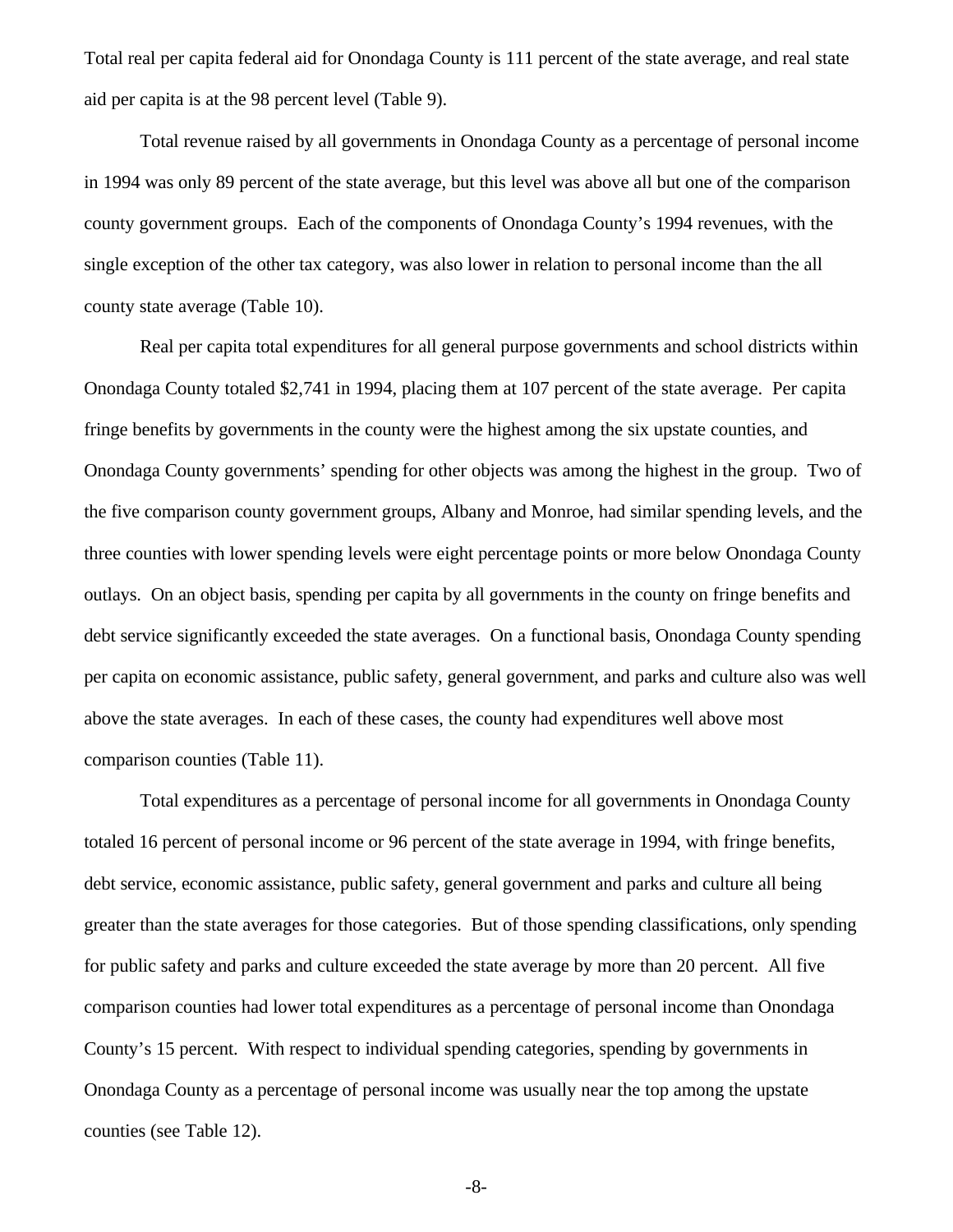#### **Revenue and Expenditures: Onondaga County and Selected Other Counties in Upstate New York and Elsewhere in the United States**

Our analysis to this point has focused on a comparison of Onondaga County's finances with those of five other upstate New York counties with central cities. We now turn to a comparison of the county's finances vis-a-vis three upstate New York counties and ten central city counties located outside New York. For purposes of assuring comparability, this analysis draws on U.S. Bureau of the Census, *Census of Governments* data for 1992, the latest year for which such data are available. As in the previous section, the data discussed here refer to general revenues and expenditures for all general purpose governments and school districts within each county. To control for cost-of-living differences across counties we divide revenue and expenditure data by county personal income, rather than population.

A striking feature of both the revenue and expenditure data (see Tables 13 and 14) is the range between the county with the highest total and the county with the lowest. In the case of revenues, Onondaga County has the highest revenue as a percent of personal income, 10.7 percent which contrasts with a rate of 5.7 percent in Lancaster, Pennsylvania. Erie and Monroe Counties in New York and Fulton County, Georgia had revenue burdens only slightly below those in Onondaga County. Onondaga County ranks high on its tax burden, especially for property taxes, and in the level of state aid it receives. But the distinction of having the highest tax burden among the comparison counties fell to Fulton County, Georgia, while the lowest tax burdens are in Hampden, Massachusetts and Pierce County, Washington, with half the burdens of Onondaga County (Table 13).

Relative spending among the 14 counties also varied widely as did revenues. Denver earned the number one ranking for total expenditures with a rate of 13.7 percent of personal income. Onondaga, Erie and Monroe counties were not far behind with burdens of 12.8 percent, 11.8 percent and 11.6 percent, respectively. Hampden, MA, Lancaster, PA and Davidson, TN all have expenditure burdens below 7 percent. Expenditure burdens in Onondaga County were consistently among the highest for education, public welfare, health, highways and corrections (Table 14).

-9-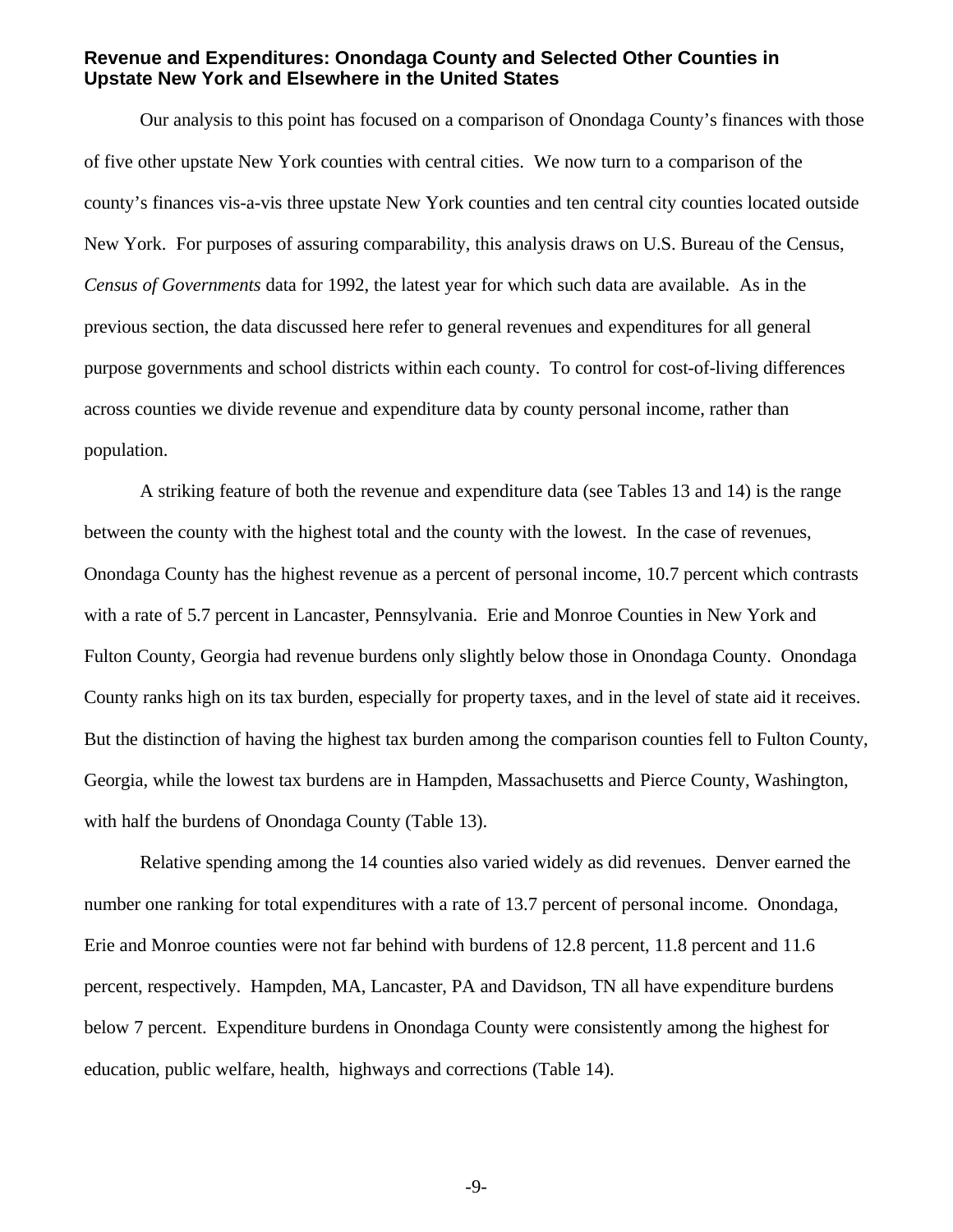#### **Indebtedness and Debt Ratings**

Onondaga County's general obligation debt is well-regarded by the credit rating agencies. Moody's has long awarded the county's bonds an Aa designation, its second highest rating. According to Moody's: "Bonds that are rated **Aa** are judged to be of high quality by all standards. Together with the **Aaa** group they comprise what are generally known as high grade bonds. They are rated lower than the best bonds because margins of protection may not be as large as in **Aaa** securities or fluctuation of protective elements may be of greater amplitude or there may be other elements present that make the long-term risks appear somewhat larger than in **Aaa** securities" (Moody's 1996, p. 46). Standard & Poor's and Fitch have also awarded their second highest rating to Onondaga County general obligation debt.

Understandably, county officials would prefer to avoid taking any action that would lead to a lower bond rating and the higher borrowing costs that would be associated with a downgrade.<sup>4</sup> Doubtless, a rating downgrade would always be a **possibility** if lake remediation financing or any other capital expenditure were to lead to large increases in the county's debt burden. But it does not follow as a matter of course that a rating downgrade is a **probability** under such circumstances. The fact is there is no simple formula that can be applied to predict a jurisdiction's future bond rating. Although an increasing debt burden would usually be regarded as a negative factor, the relationship between debt burden and bond rating is not a simple matter of higher debt burden/lower rating or lower debt burden/higher rating.

Although the debt rating agencies do not provide neat formulas into which an analyst can insert quantitative values for pertinent variables and then derive a rating, they do emphasize that their assessments of a jurisdiction's creditworthiness take account of far more than debt per capita or debt as a percentage of full value of taxable property. To quote from Moody's: "In general, [the relevant factors] are debt position and debt management, the local economy, the issuer's finances, legal documents, and the strength of local management. No one of these factors is considered to be the most important at the start of our analysis; as analysis proceeds, however, one element may take on more importance than the others because it represents a particular strength or vulnerability for the credit." (Moody's 1993, p. 1).

-10-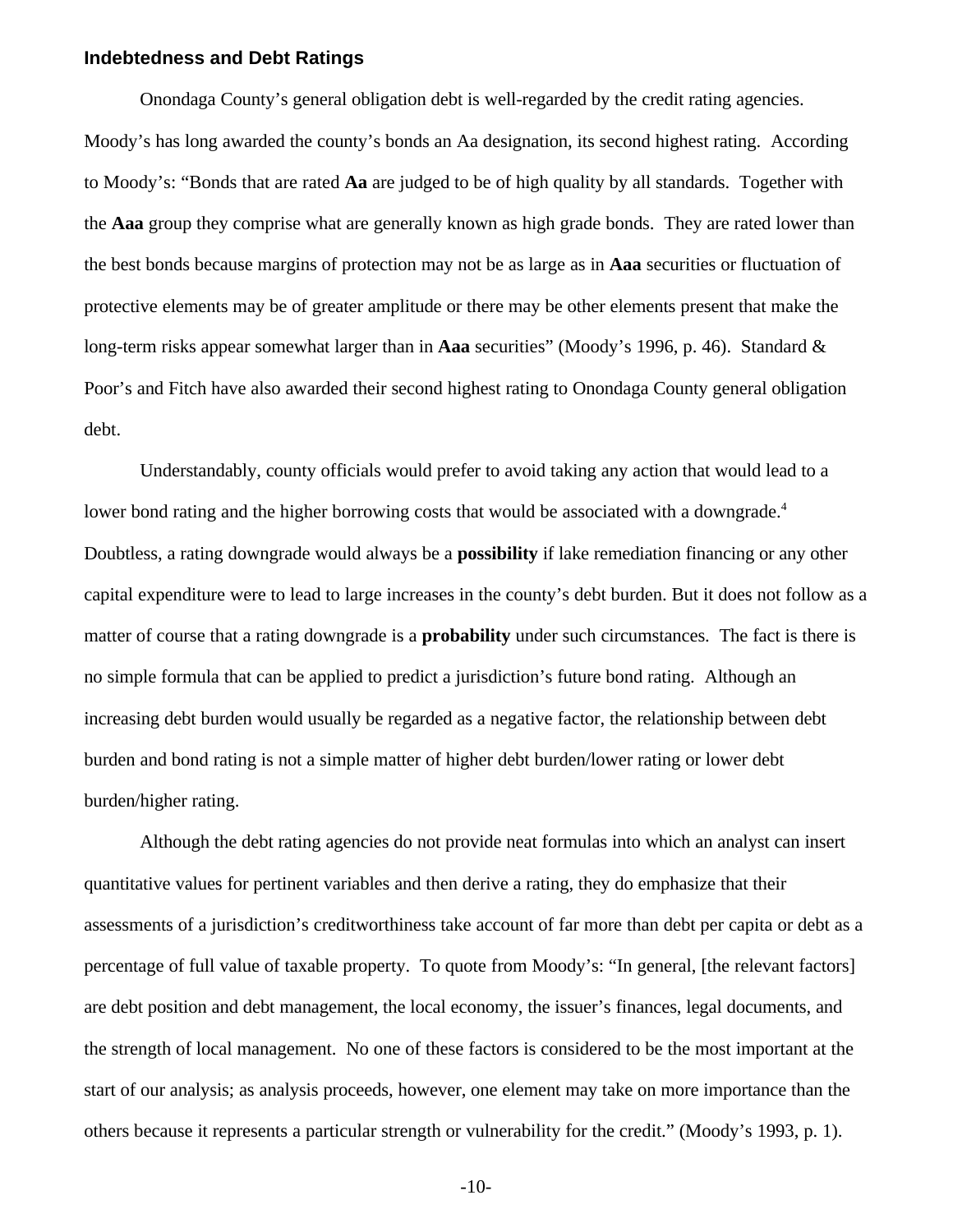Onondaga County's situation is a good case in point that more than debt levels are important to a determination of a jurisdiction's bond rating. For example, the county's direct net debt, measured both on a per capita basis and as a percentage of the full market value of its property tax base, exceeds the median values of these measures for all comparably-sized counties whose general obligation bonds are rated by Moody's. Its overall net debt as a percentage of taxable property values, 3.5 percent, is a full percentage point above the Moody's median value. Moreover, despite having overall debt per capita that is larger than Broome County's and Chemung County's overall net debt per capita, and larger overall net debt as a percentage of taxable property values than Albany, Broome, and Chemung Counties, Onondaga County has a higher debt rating than any of the upstate counties in the comparison group.

That a county may have even higher levels of debt burden than Onondaga County and still maintain a Aa rating is borne out by three of the counties in the outside New York comparison group. Nashville/Davidson County's direct net debt per capita exceeds Onondaga County's by 145 percent, Denver County's exceeds it by 93 percent, and Fulton County's is 40 percent higher. Fulton County's overall net debt also exceeds the Onondaga County level by 137 percent, and both Denver County's and Nashville/Davidson County's direct net debt as a percentage of full market value of property are above Onondaga County's (see Table 15).

The reports issued by each of the three credit rating agencies in connection with Onondaga County's most recent issue of general obligation debt confirm the diversity of the factors that bear on a debt rating. In addition to the county's moderate debt levels, positive rating factors identified by one or more of the three agencies include: diversity of the economy, relatively low unemployment levels, and quality of financial management as reflected "by sound budgetary controls, stable year-end fiscal balance,...steady, but moderate, increases in the property tax levy," and reductions in expenditures and borrowing needs.

On the negative or problematic side, two of the three ratings agencies expressed concern about Onondaga Lake remediation costs (Moody's and Fitch), Standard & Poor's is concerned about the pace of economic growth, county revenue growth and expenditure pressure, and adverse effects from

-11-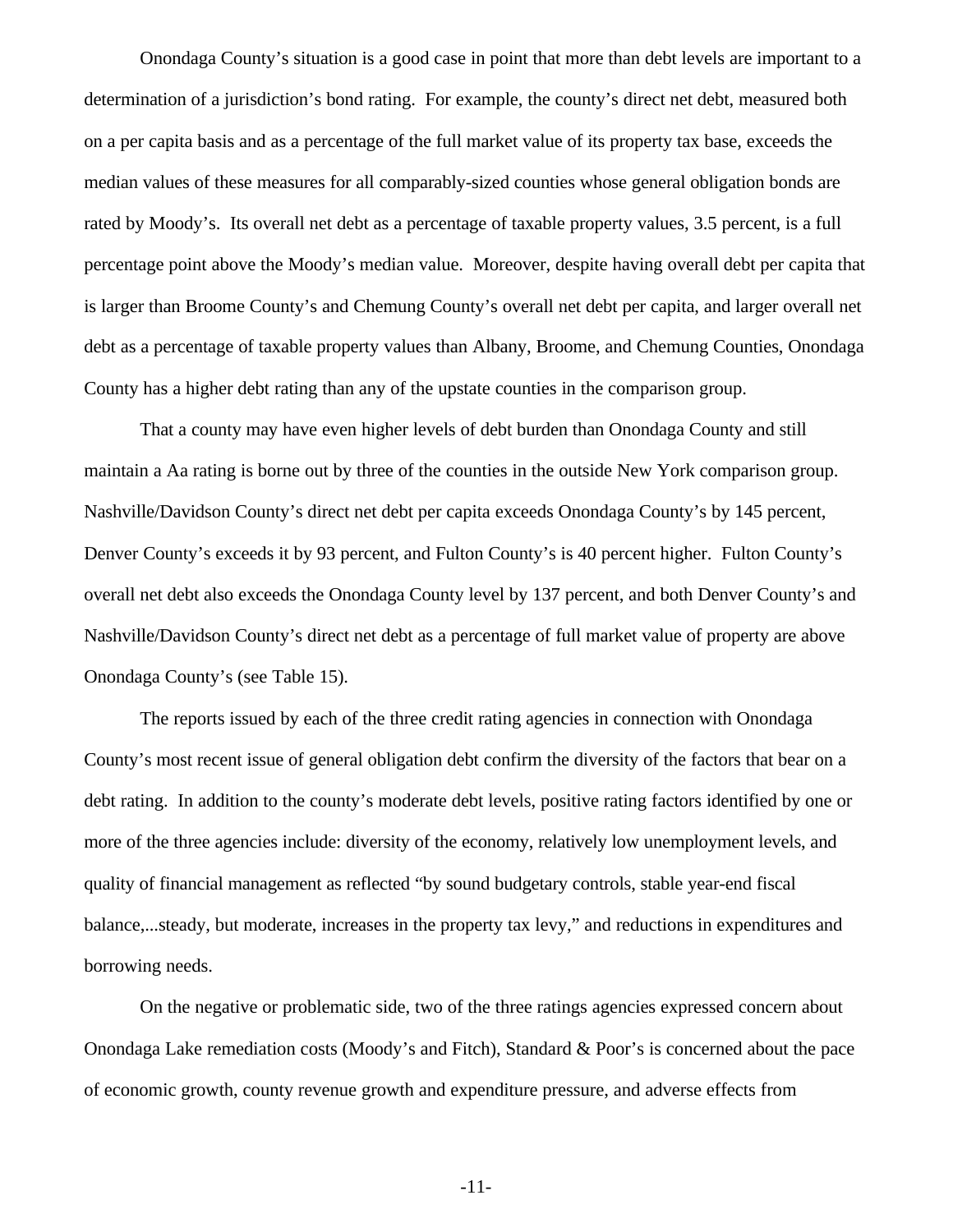"potential state and federal program and funding changes." In Fitch's view, "Downtown Syracuse continues to be problematic in terms of economic development" (see Table 16).

#### **Financial Capability Assessment: EPA Scoring Method**

In this concluding section of our analysis of Onondaga County's financial condition, we will apply a methodology devised by the EPA to measure the "financial capability" of a community to bear wastewater system costs. The EPA methodology is described in a 1997 document, *Combined Sewer Overflows—Guidance for Financial Capability Assessment and Schedule Development*, (EPA 1997).

The financial capability assessment methodology was developed by the EPA in connection with its "Combined Sewer Overflow (CSO) Policy, which establishes a consistent national approach for controlling discharges from combined sewer systems throughout the NPDES [National Pollutant Discharge Elimination System] permit program" (Cook 1997, p. 1) EPA's CSO control policy "recognizes the site-specific nature of CSOs and their impacts, and provides the necessary flexibility to tailor controls to local situations" (Cook 1997, p. 1). Among several site-specific factors identified by EPA, "[f]inancial capability in particular, is identified as a factor that may warrant a phased approach to implementation of CSO controls" (Cook 1997, p. 2).

The EPA financial capability assessment methodology involves two phases. In the first phase, the average cost per household for wastewater treatment and CSO controls as a percentage of median household income is determined, and the wastewater system is classified according to whether its costs impose a "low," "mid-range," or "high" financial burden on ratepayers. This is referred to as the "Residential Indicator" (EPA 1997, p. 10). We will return to this issue in the next section when we examine the current and prospective user fees associated with operating Onondaga County's wastewater system.

Our concern here is the second phase of the EPA financial capability assessment methodology—determining a *jurisdiction's* financial capability to implement CSO controls or, in EPA parlance, the "Permittee Financial Capability." Six measures are used to classify a jurisdiction's financial capability as "weak," "mid-range," or "strong" (EPA 1997, p. 10). The six measures are grouped into three classifications, each of which contains two of the measures. The classifications and measures are: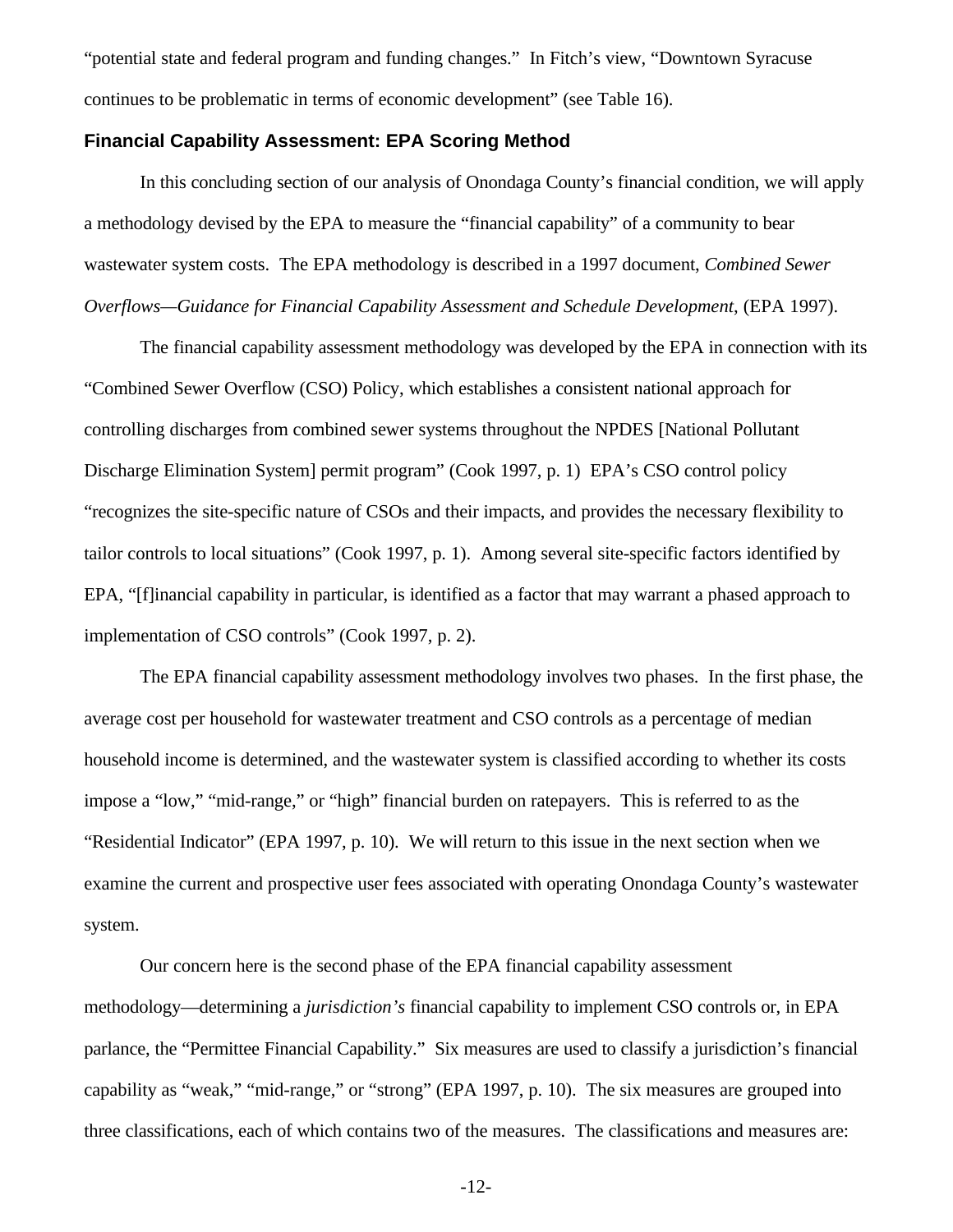#### **Debt**

- 1. Bond rating
- 2. Overall net debt as a percentage of full market value of taxable property

#### **Socioeconomic**

- 3. Unemployment rate
- 4. Median household income

#### **Financial Management**

- 5. Property tax collection rate
- 6. Property tax revenues as a percentage of full market value of taxable property

The process of determining a jurisdiction's ("permittee's") financial capability is straight-forward. First, values for each of the six measures are determined. Then each of the values is evaluated against a benchmark proposed by the EPA and given both a numerical score and a weak, mid-range, or strong rating. Finally, the average of the six individual scores is calculated and that average is compared to an EPA benchmark to determine whether the jurisdiction's overall financial capability is weak, mid-range, or strong (EPA 1997).

Application of the EPA methodology to Onondaga County produces results that are consistent with our earlier findings about the county's financial condition. That is to say, the financial situation present a mixed picture. On the one hand, its bond rating and its unemployment rate are strong. But on the other hand, its overlapping debt, median household income, property tax revenue, and property tax collection rate are only in the mid-range of the EPA benchmarks. On an overall basis, the county's average score of 2.3 places it in mid-range, slightly below the 2.5 level that is the lower limit for a jurisdiction with strong financial capability (Table 17).

The primary virtue of the EPA financial capability assessment methodology is its ease of application. But we are not recommending it in place of a more intensive and exhaustive examination of a community's financial condition. It is, in our judgment, a rather crude and arbitrary approach. For example, it relies on so few measures to portray financial capability, it ignores the burden on residents from taxes other than the property tax, and it does not allow for differentials among communities in either their legal ability to tap revenue sources other than the property tax or their state-mandated legal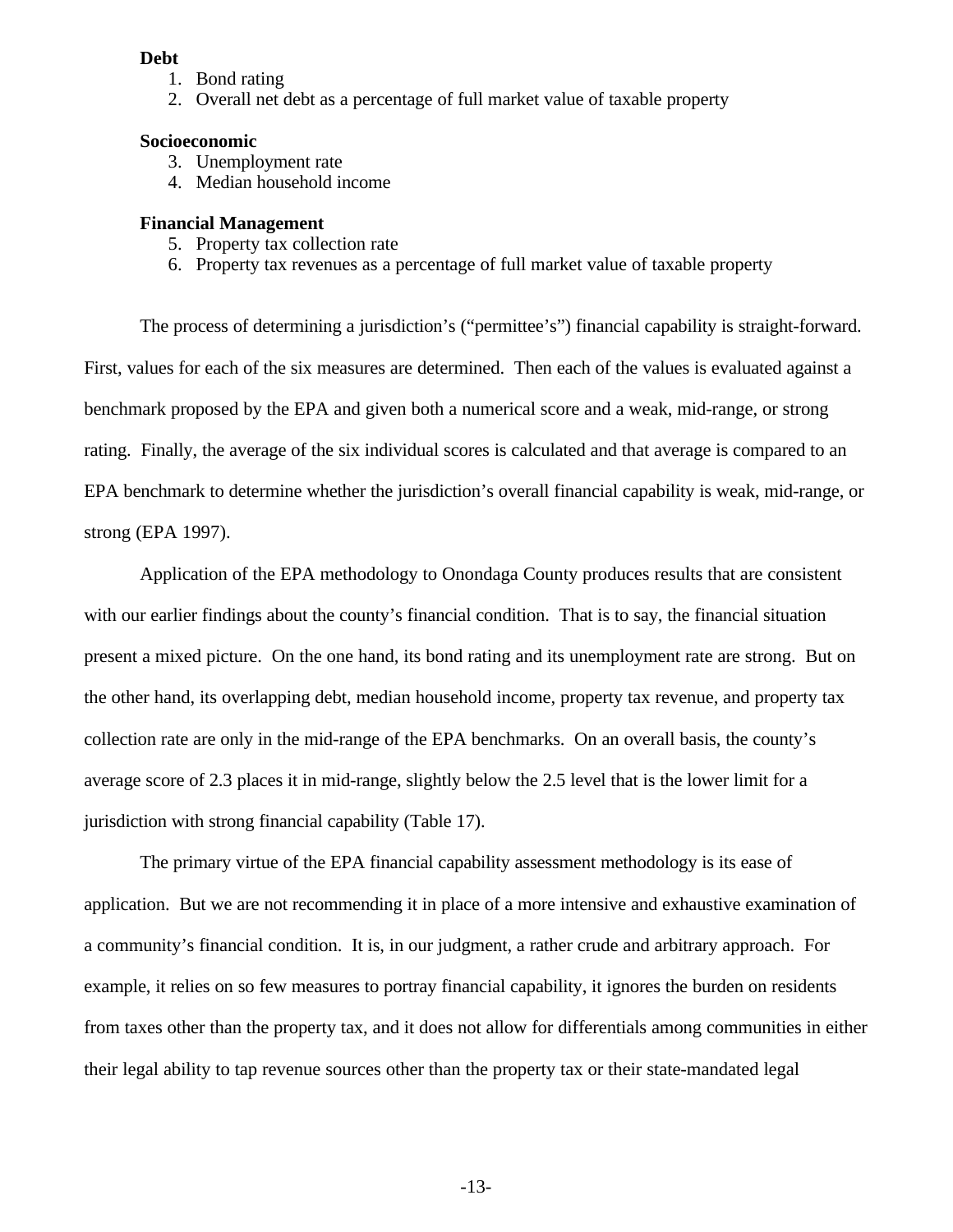obligation to provide services. Moreover, the EPA provides no basis for its benchmark values or their designations as weak, mid-range, or strong.

### **Sewer Rate and Expenditure Analysis and Projections**

The analysis of the fiscal health of Onondaga County showed that the county is in reasonably good shape presently. However, significant changes in the fiscal environment facing the county over the next quarter century could jeopardize this position, even without Onondaga Lake remediation costs. For example, the recent passage of welfare reform legislation by Congress could have major effects on county social service programs. Other future modifications of federal or state funding or regulation could have equally significant impacts.

In this section, we examine an important source of uncertainty facing the county—future increases in waste water treatment costs and consequent increases in the sewer use rates or fees that county residents would be required to pay even in the absence of any incremental costs associated with lake remediation. Using information about trends in actual sewer system expenditures and informed assumptions about future growth in such spending, we develop a baseline scenario (i.e., a future without remediation spending) with four levels of estimates of user charges that are intended to reflect the range of annual user fee levels to be faced in the next 25 years.

This analysis is carried out in several stages. First, actual rates of change in operating and maintenance (O&M) expenditure between 1979 and 1993 are used as the basis for projecting future O&M outlays. Second, we use data from the county's annual Capital Improvement Plan (CIP) and from the Annual Reports of the Department of Drainage and Sanitation to develop four estimates—low, medium-low, medium-high and high—of annual capital spending for wastewater treatment projects for the period between 1997 and 2020.

In the third stage, we compare sewer fees in Onondaga County with rates in other metropolitan sewer systems and forecast increases in rates under the baseline scenario. In developing rate forecasts, we assume that a large (85 percent) proportion of future capital spending will be financed by 20 year debt issues requiring level debt service payments (the 15 percent balance of annual capital spending is assumed

-14-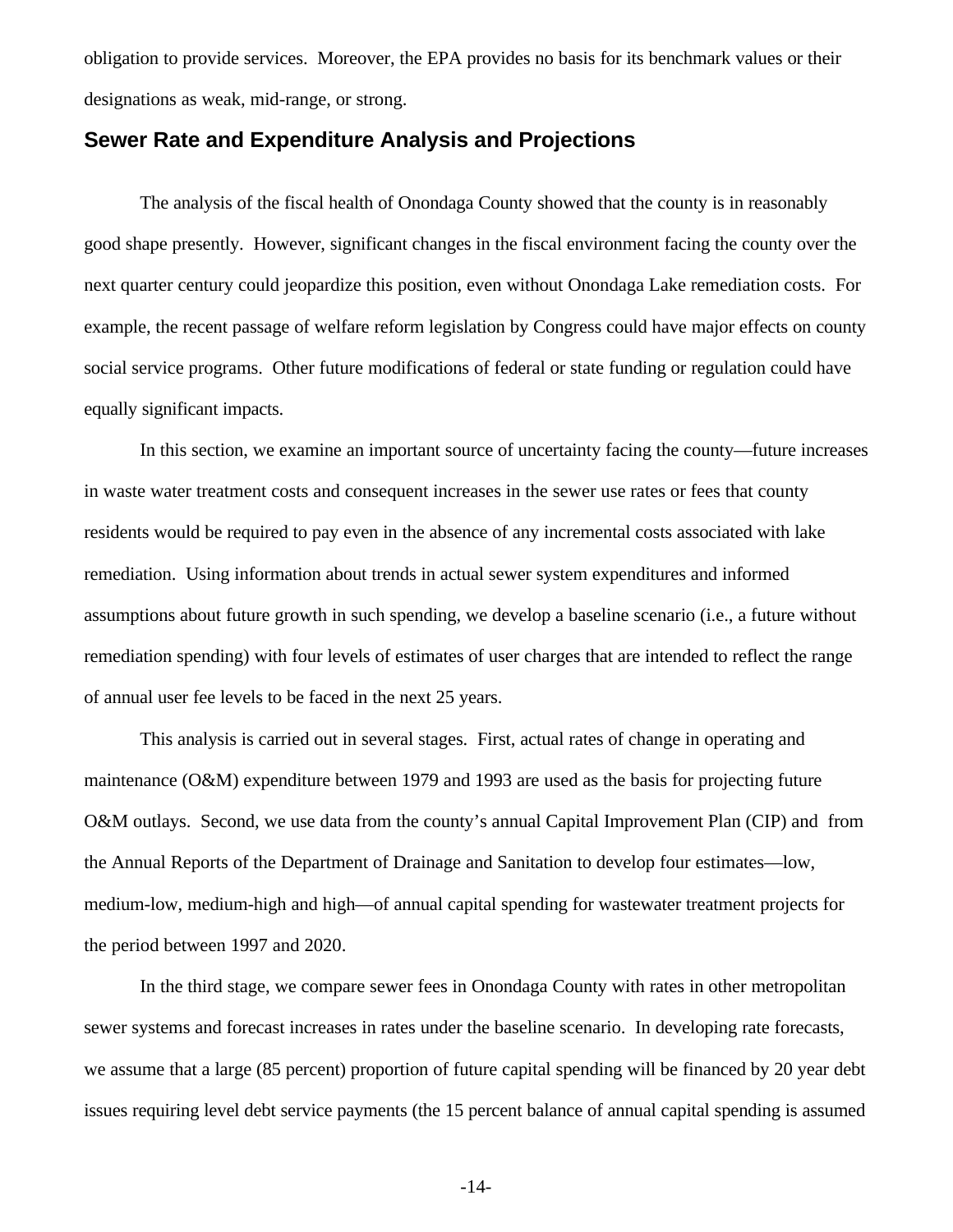to come from the county's operating budget), and estimate the annual debt service costs for general obligation (GO) bond financing. In estimating the interest costs for all but the low scenario, we allow for the higher interest costs associated with the possible downgrading of GO bonds as the debt burdens in the county rise. These estimates, along with those made for future O&M expenditures and for the 15 percent of capital outlays to be funded out of the operating budget, are combined to produce estimates of aggregate wastewater system costs.

Since the county has financed drainage and sanitation costs almost entirely with user fees since the creation of the consolidated sanitary district in 1978, we assume that it will continue this practice.5 Therefore, our last step in the forecasting exercise is to convert our estimates of future O&M and capital costs into four different estimates for sewer rates in the sanitary district without remediation until year 2020. These projected rates are compared to affordability benchmarks developed by the EPA.

Before proceeding with this analysis, it is important to offer a caveat. Any attempt to forecast decades into the future is risky. Significant uncertainties exist over future environmental regulations, interest costs and inflation rates, and unexpected problems with the existing sewer system could also arise. These uncertainties are compounded by the lack of a comprehensive long-range plan for the consolidated sanitary district. The last such plan was completed almost three decades ago (1968) before creation of the consolidated district and passage of most federal regulation affecting wastewater treatment. As stated in the report "County Growth & Infrastructure" (*2010 Development Guide*), "There is a need to update the Comprehensive Sewerage Study based on current growth trends, new treatment plant capacities and effluent standards." (p. D29). Without such a comprehensive review of future needs, including thorough engineering studies of existing plants, any forecasts of baseline expenditures and sewer fees will be rough approximations at best.

#### **Operating and Maintenance Expenditures**

**Trends Since 1979.** The last decade has been a time of major changes nationally for sewer systems. Continued tightening of federal and state regulation and loss of external grants to support required system upgrades have saddled local governments with rising expenditures to operate and maintain their sewer systems. For Onondaga County this meant total O&M expenditure growth of over

-15-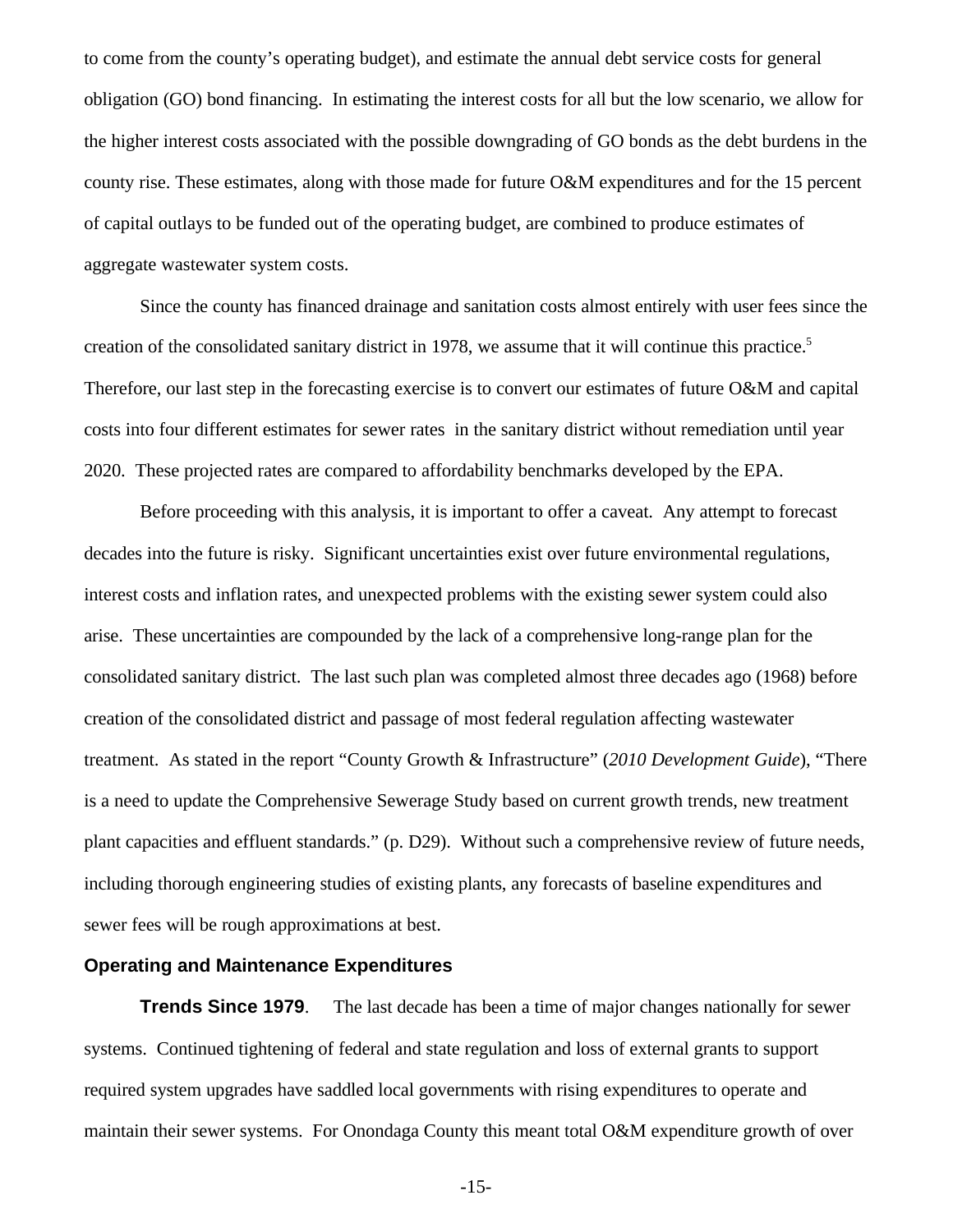10 percent per year from 1979 to 1993, or twice the growth rate for the rest of the county budget (Table 18). The county's O&M growth on a unit basis was over 9 percent per year for the entire 1979-1993 period, and it surged to 13 percent annually during the 1980s. Even after adjustment for inflation, O&M unit expenditures grew by over 5 percent per year during the period, although growth slowed dramatically in the 1990s (Table 19). Growth in nominal expenditures has been 4.4 percent per year since 1989, only 0.7 percent above the rate of inflation. On a per unit basis there has been no growth in O&M expenditures since 1989.

What accounts for this rapid growth in O&M spending? To answer this question, we have divided O&M expenditures into personnel and non-personnel categories. By far the fastest growth in O&M expenditures was in the non-personnel category with annual growth of close to 13 percent per year. Within this broad group, maintenance, rent and utility expenditures (one-third of 1993 expenditures) grew by 7.7 percent per year, supplies and materials (18 percent of total) grew by 14.3 percent per year, and other non-personnel expenditures (50 percent) by 19.5 percent per year.<sup>6</sup> Personnel expenditures grew by 8 percent per year, while the number of regular personnel grew by 2 percent. Regular employee salaries represent three-quarters of the personnel expenditures, with salaries and fringe benefits both growing about equally. Expenditure growth in all of these categories has slowed dramatically since 1989.

Based on a national sample by the Association of Metropolitan Sewerage Agencies (AMSA), the growth in members' O&M expenditures from 1984 to 1994 was 8.4 percent per year, several percentage points lower than experienced by Onondaga County.<sup>7</sup> Since 1990, however, the growth rate for the county has been below the national average. County O&M expenditures per household in 1993 were in the 90th percentile of a sample of metropolitan sewer systems responding to the AMSA survey. (See sewer rate comparison below for a more complete discussion of how the sample was selected.)

**Projections.** As discussed previously, projecting operating and maintenance expenditures into the future is difficult because of uncertainties about new regulations in the future and how they will affect treatment costs, the inflation rate for materials and supplies used by treatment plants, and the impact of future capital investment on operating and maintenance costs. With regards to the latter,

-16-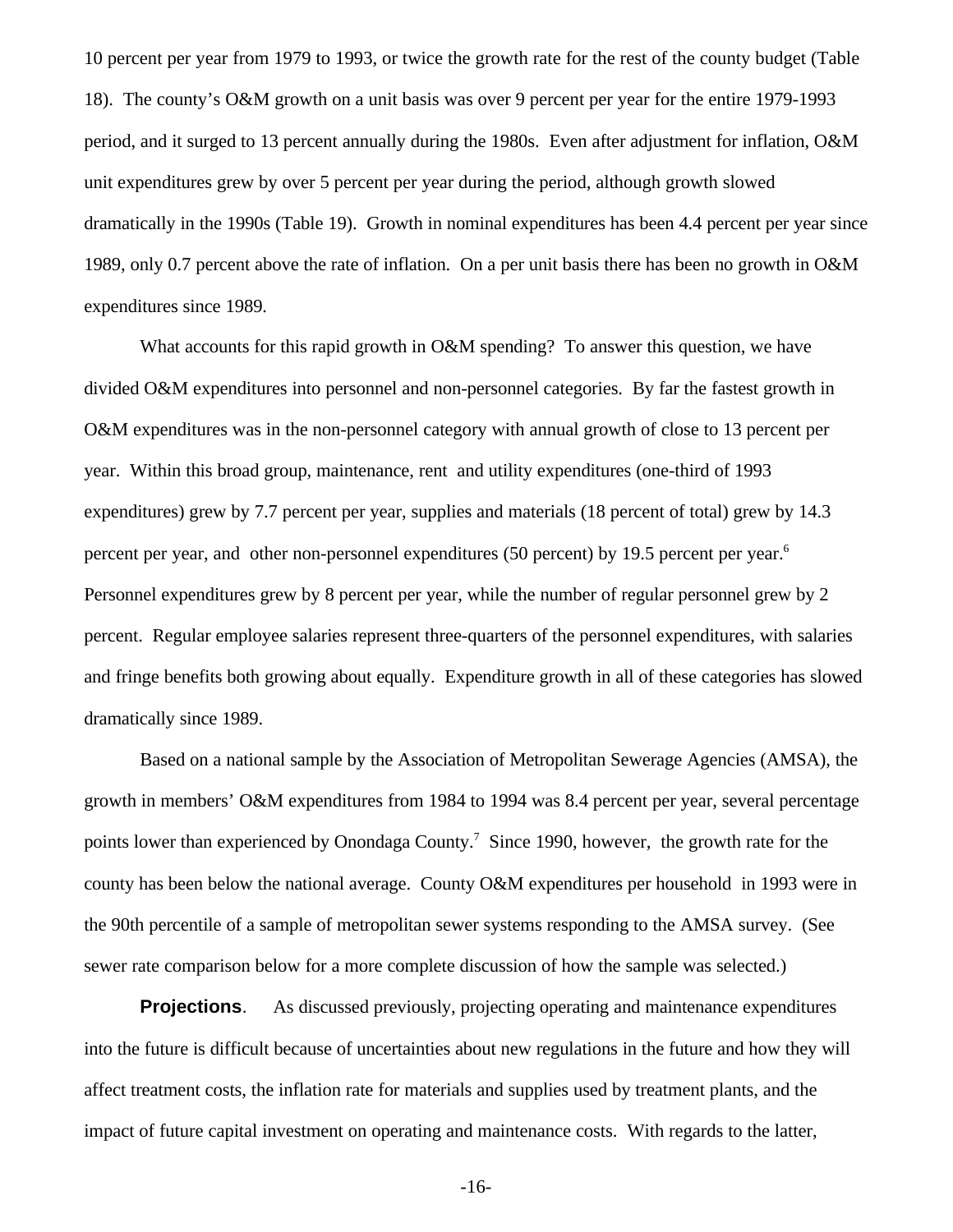maintenance costs may go down if existing plants are upgraded; however, the impact of capital investment on other operating expenditures is less clear.<sup>8</sup>

AMSA surveys provide strong evidence that O&M expenditures in sewerage agencies have been rising much faster than inflation. O&M expenditures for AMSA members grew by over 8 percent per year from 1984 to 1994, while the annual growth in the consumer price index was only 3.6 percent. User fees by AMSA members have grown 3.8 percent faster, on average, than the CPI during this period. AMSA is now forecasting O&M expenditure growth to accelerate to over 10 percent per year in the next 15 years.

The AMSA forecast for future O&M spending growth rates may be appropriate for at least those of its members serving rapidly growing metropolitan areas in the South and West where the expenditure growth includes significant increases in the quantity of inputs need. However, the AMSA forecast is likely to overstate growth in a slow growing area, such as Onondaga County, where most O&M growth will be due to price increases or increases in the quality of the inputs required. Based on historical trends in Onondaga County, we think a rate between 2 and 4 percent above the inflation rate is suitable as a basis for our two medium level forecasts of the county's O&M spending on its sewer system. Our low end forecast is based on a rate of growth equal to growth in consumer prices which has been the trend the last several years. Our high estimate assumes a resurgence of the rapid growth during the 1980s to a rate 6 percent above the inflation rate.

Not surprisingly, projected O&M expenditures in 2020 will vary widely depending on which of our four assumed growth rates is used. Our high estimate of real O&M expenditures (1993 dollars) in 2020 is nearly \$140 million (Figure 1 and Table 20). At this level they would be almost 5 times higher than if O&M spending grows at the inflation rate. Estimated O&M costs per unit from 1996 to 2020 under the four cases are plotted in Figure  $2<sup>9</sup>$  Focusing on the two medium scenarios, growth from 1996 to 2020 in O&M expenditures per unit range from 47 percent to 135 percent. Real O&M expenditures are projected to be between \$249 and \$421 per unit by 2020. Assuming these same growth rates continue through 2035, O&M expenditures per unit will range between \$310 and \$702 per unit.

-17-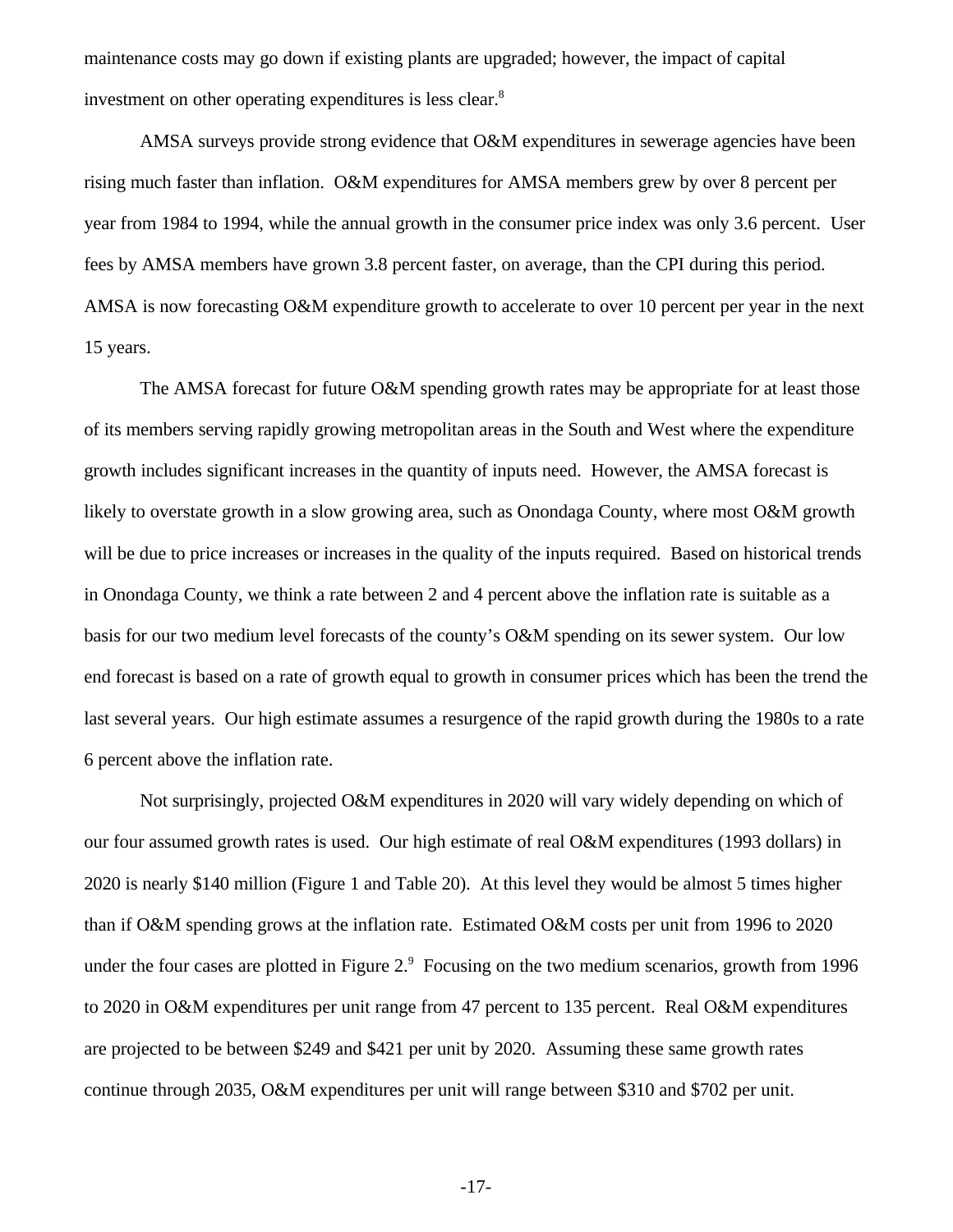The large discrepancies between the O&M growth rate forecasts highlight the importance of longrange planning by the county. Without a careful analysis of future facility needs and the O&M costs that they imply, the probability of large forecasting errors is quite high. Given that O&M expenditures are likely to represent a large majority of the sewer district's annual expenditures, accurate forecasting of O&M costs will be crucially important if the county is to avoid seriously mis-estimating the full financial impact of lake remediation.

#### **Capital Expenditures**

Future sewer rates paid by district residents will also greatly affected by the capital spending needs facing the district over the next quarter century. Sewer rates in the district are determined on the basis of the district's cash outflow. That is, total cash expenditures for O&M and for capital improvements are divided by the number of billing units to determine the sewer charge per unit. For the purposes of this computation, cash expenditures for capital projects include both expenditures from the annual operating budget to finance capital purchases and debt service payments.

Capital expenditure as recorded in the CIP is the total construction cost (or purchase price) of capital assets in the year these contracts are paid. Since most of these capital expenditures are financed by debt, they affect user charges in future years as debt service payments.

**Cash Outflows to Finance Capital Spending.** Annual cash outflows for capital purchases financed with current revenues and for debt service have been erratic since 1979 (Table 18) . The low point in spending was \$5.4 million in 1983 and the high point was almost three times this large in 1985. Overall, there has been little growth in cash outlays in nominal dollars to finance capital purchases and significant declines in spending adjusted for inflation. In unit terms, even nominal spending declined during the 1979-1993 period (Table 19).

When compared to other metropolitan sewerage systems, Onondaga County appears to be below average in its spending for capital projects. The average spending by AMSA members per household for debt service and capital financed with current revenue was \$215 in 1992 and the median was almost \$150 (AMSA 1993). In contrast, Onondaga County spent around \$74 per household which placed it in the 28th percentile of the 82 sewerage systems responding to the AMSA survey. While this sample is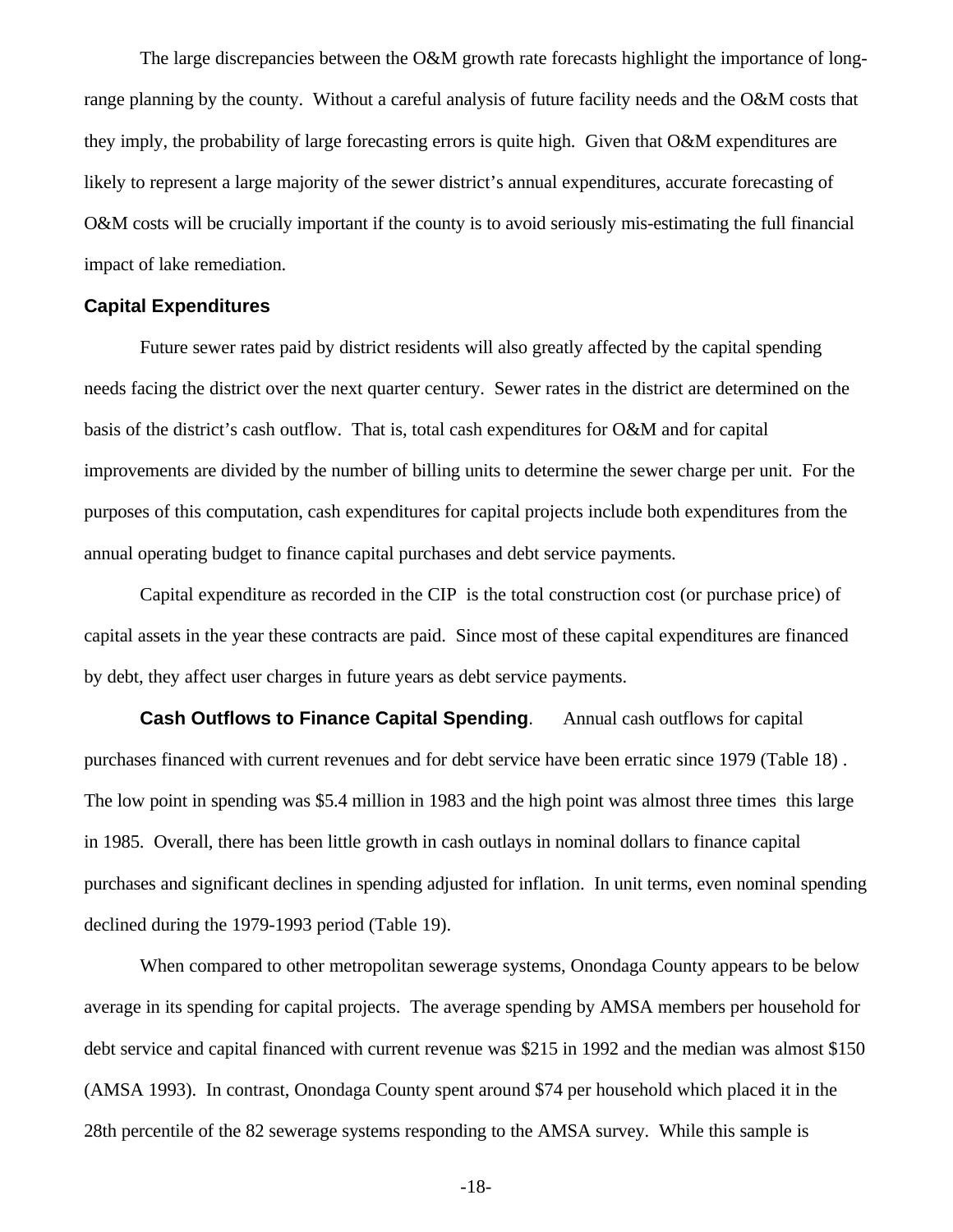probably not representative of all sewer systems, it may provide a reasonable picture of large metropolitan systems.

**Actual Versus Planned Capital Expenditure**. To examine the spending by the county for construction or purchase of capital assets in a particular year, data have been drawn from the Onondaga County's Capital Improvement Plan (CIP) since 1987. Projected and actual capital spending by year and treatment plant are compiled from CIPs from 1987 to 1995 and results are presented in Table 21.<sup>10</sup> Based on the actual expenditures reported in the CIPs, capital expenditure for wastewater facilities has been highly erratic but generally on a downward trend. For example, spending varied from a low of only \$252,000 in 1985 to a high of \$10.9 million in 1989, and average capital spending for the 1985-89 period was \$4.2 million. Between 1990 and 1995, however, annual capital spending averaged only \$2.4 million.

Despite the apparent slowdown in the county's capital expenditure for wastewater facilities, we know of no basis for inferring that this reflects a diminution in the sanitation system's need for new and upgraded facilities. Quite the contrary, in fact, judging from the six-year CIPs published by the county each year. Because each year's CIP reports both the actual capital spending that took place in the immediately preceding year and capital outlays proposed to be spent during the current year, it is an easy matter to compare the amount of capital spending that was planned for a particular year with the amount actually funded. And to the extent that the amounts proposed to be spent are reasonable proxies for capital needs, comparing the planned and actual capital spending totals over a period of years should permit at least a general inference about the county's success in meeting its wastewater facility needs.

As the data in column three of Table 21 make clear, annual capital spending during the last decade has consistently lagged far behind the amount proposed to be spent. It is no exaggeration to describe the shortfalls between the planned and actual amount as astonishing. Only once since 1987 did actual capital spending reach 50 percent of the planned amount, and the percentage was below 10 percent on three occasions. If the capital spending amounts proposed in the CIPs are reasonable proxies for capital needs, the evidence surely suggests that capital facilities in the county's sanitary district have been systematically under funded for many years.<sup>11</sup>

-19-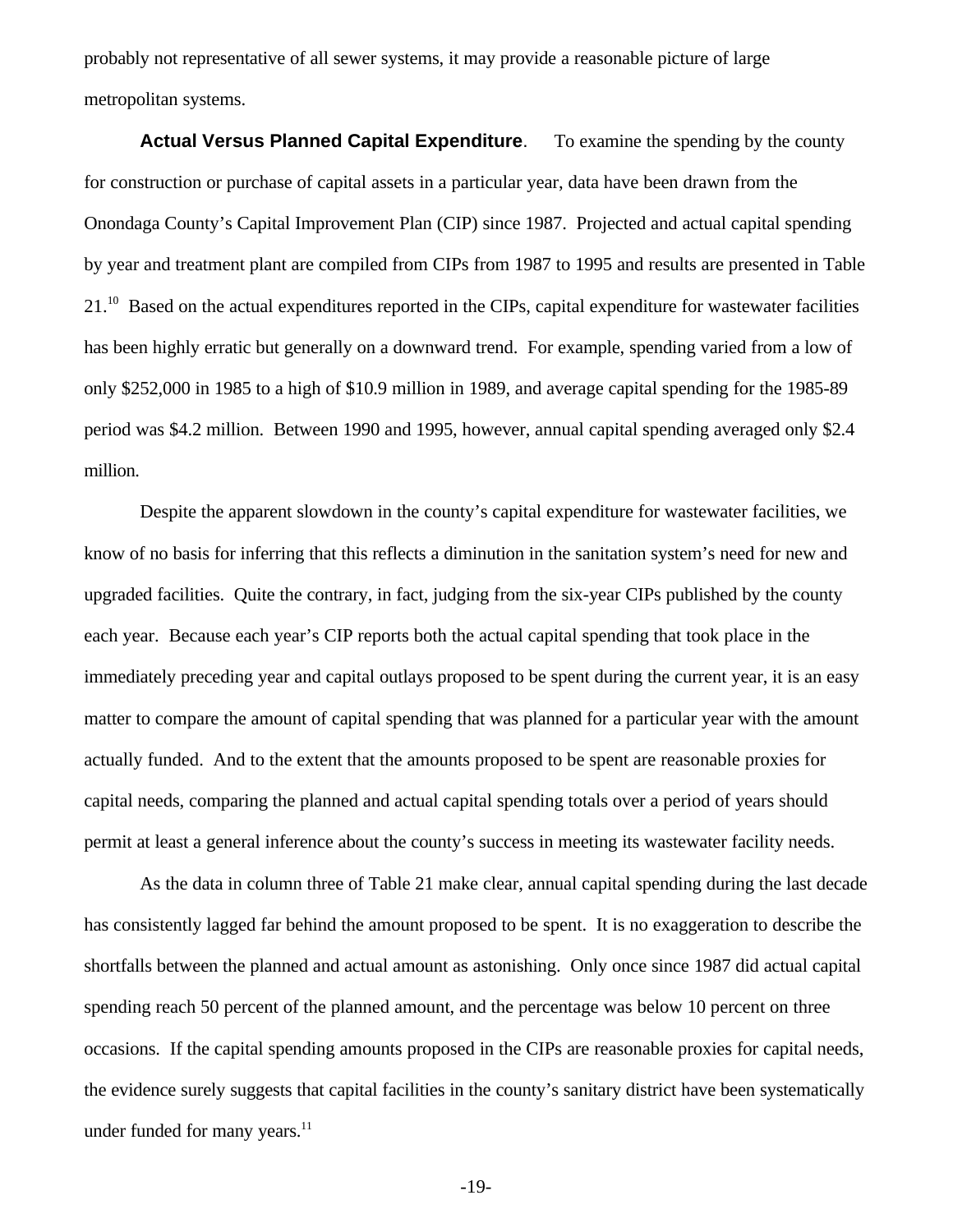Adding to the plausibility that systematic under funding has been commonplace for many years is the fact that a large portion of the county's sanitation facilities was either constructed or received major upgrades during the late 1970s and early 1980s. This would have provided the county with breathing room to defer some desirable but not critically urgent capital projects without significant deleterious effects in the short-run. Assuming there were political constraints on how much user fees could be raised, underfunding of capital outlays would have eased pressure on the county to effect substantial savings in drainage and sanitation operating costs. But deferred maintenance and upgrading of existing plants could have important fiscal consequences for the county over the next several decades.

**Projections.** As indicated previously, it would be preferable to base forecasts of capital needs for the consolidated district on a comprehensive long-range plan which considers depreciation and useful life of existing capital facilities, changes in wastewater treatment technology, regulatory changes likely to increase capital requirements, and geographic growth patterns in the county and the potential for capacity constraints at particular plants. Without such a plan, forecasts of baseline capital spending are subject to potentially large margins of error.

Unfortunately, the only information available to us about the county's future needs for wastewater facility improvements comes from the County's Annual Capital Improvement Plan (CIP). Our analysis is based on information contained in the 1996-2001 CIP, the most current report available when we prepared our projections. The 1996-2001 CIP includes drainage and sanitation projects (without Metro remediation) costing \$13.5 million in 1996, rising to \$26.2 million in 1998 and then declining to \$23.8 million by the year 2001. For our high estimate, we assume that the county will fully fund this CIP. We assume that annual capital spending after 2001 will equal the average annual spending called for in the 1996-2001 CIP plus an annual increment based on a growth rate of 6 percentage points above inflation. We consider this the high estimate, since actual capital spending in the last decade has rarely come close to planned spending levels. If capital spending grows by a real rate of 6 percent per year, it would total over \$56 million in 1993 dollars by 2020 and \$131 million by 2035 (Table 22 and Figure 3).

In making our low estimate, we assume that 50 percent of the amounts called for in the 1996-2001 CIP are actually funded and that capital expenditures rise at the forecasted inflation rate for

-20-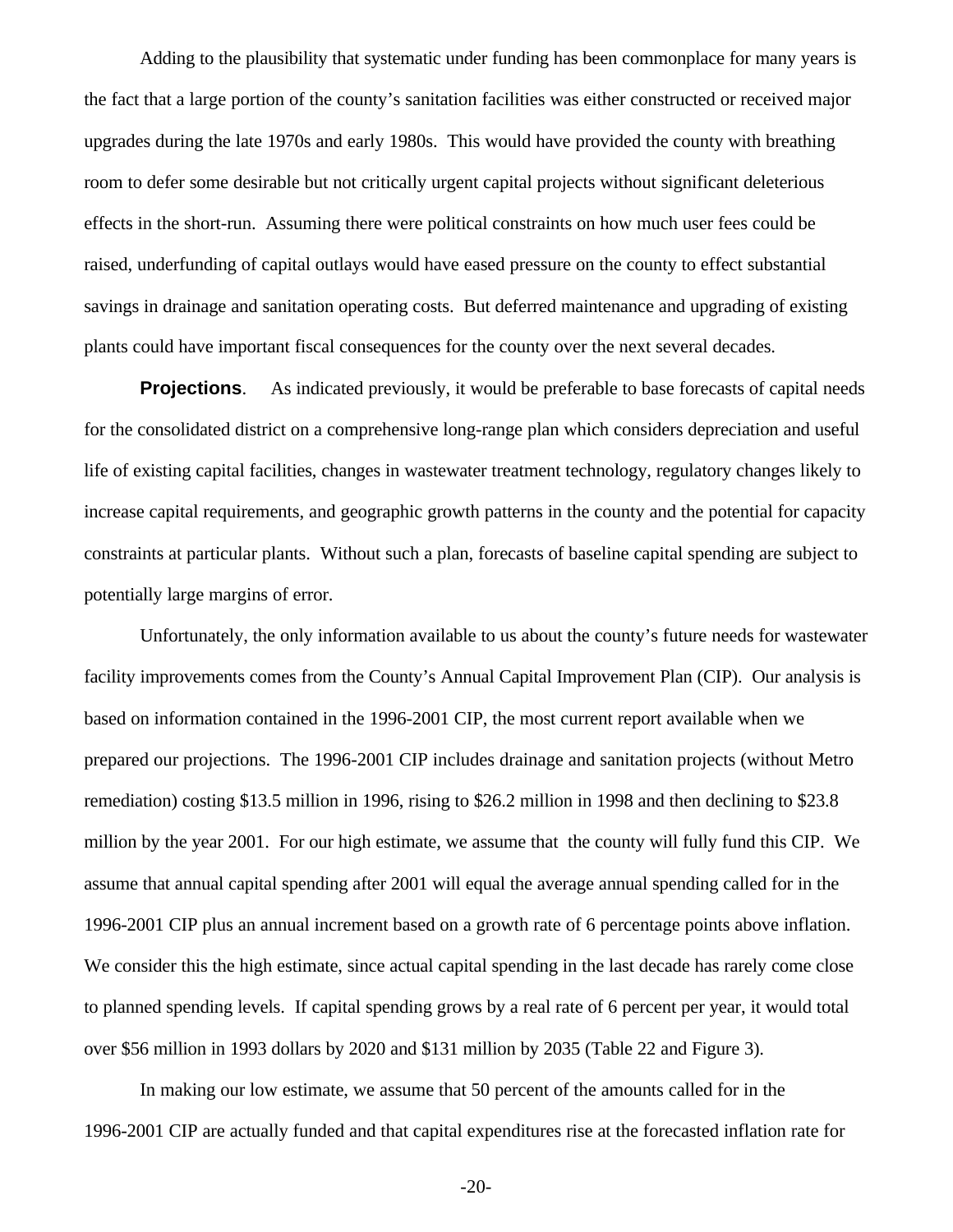personal consumption expenditures (PCE). Admittedly, even an assumed 50 percent of CIP-funding level is well above what has occurred during the last decade. But if the amounts called for in previous CIPs have been realistic estimates of capital needs, failure to meet those needs for so long suggests that the county will eventually have to play catch-up on its deferred capital spending. Under the low estimate, real capital spending averages \$9.4 million from 1996 to 2001 and remains at this level through 2035.

The two medium scenarios are based on 50 percent and 75 percent funding of the CIP, respectively, and real growth rates of 2 percent and 4 percent. Under the medium-low estimate, real expenditures reach \$14 million by 2020 and \$18 million by 2035. This compares to capital spending of \$29 million in 2020 under the medium-high scenario and \$52 million in 2035. Given that capital spending (1993 dollars) averaged \$5.2 million from 1985 to 1995, even the low estimate shows substantial spending growth.

#### **Sewer Rates**

**User Fee Comparison**. We begin by comparing Onondaga County's sewer rates to other metropolitan sewer systems nationally. Besides this relative comparison, sewer rates are evaluated against several benchmarks suggested by the U.S. Environmental Protection Agency (EPA). Ideally, Onondaga County's user fees would be compared with a representative national sample of sewer systems. Such a comparison would control for differences in type of rate structure used, the number and type of customers served, the level of treatment and geographic factors affecting system costs. Unfortunately, no such sample exists. Raftelis (1993) describes a study carried out by Ernst and Young (of which he was project director) of sewer and water systems in the 100 largest metropolitan areas to collect information on sewer and water rates. While the survey provided valuable information on sewer rates, comparison of rates across systems was not possible because of differences in accounting systems and rate structures used.

AMSA (1993) provides a survey of metropolitan sewerage agencies on a regular basis. Besides reporting rate information, the survey provides details on O&M and capital costs, the number of persons and customers served and the average daily flow by type of users. The survey is not random in design

-21-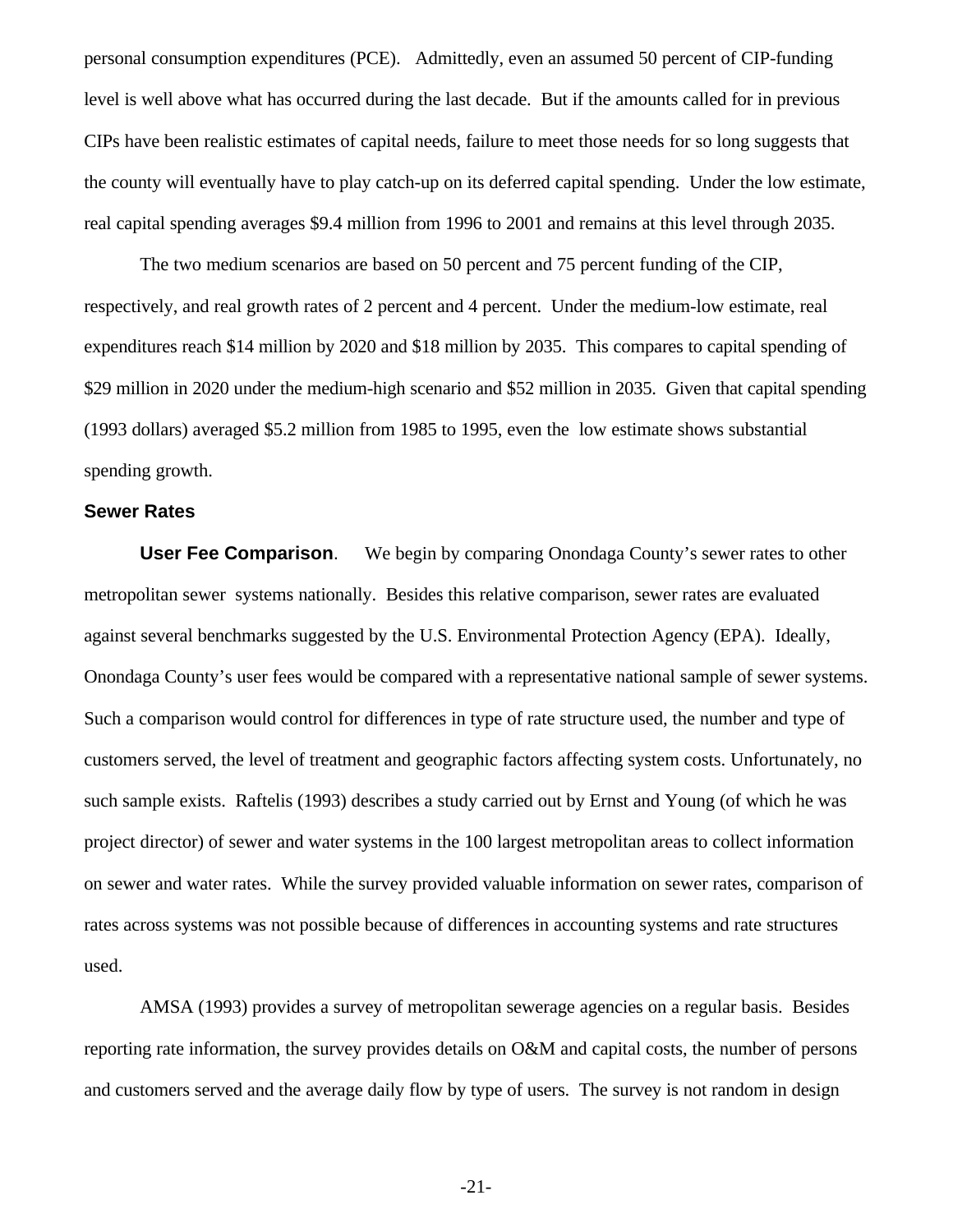nor are the financial (or treatment) data audited for accuracy. Despite these limitations, this is the best source available presently for making rate comparisons.

Apogee (1993a) used the AMSA data in a rate comparison prepared for the Lake Management Conference. Their objective was to make rate comparisons between Onondaga County under various remediation plans and responding AMSA members for 1997. Estimated 1997 rates for AMSA members were calculated by using estimated debt service payments to finance capital spending plans in local CIPs.12 O&M spending was not included in rate calculations since it was assumed not to vary significantly (on a per capita basis) across sewer systems. Rates were calculated by dividing debt service costs by the number of households. Total debt service costs were used in one set of Apogee's calculations and the estimated residential portion of debt service costs (based on estimated residential share of daily flow) was used in another set. The sample selection process was fairly elaborate. First, a regression model was developed to explain variation in costs and included factors such as daily flow, type of plant, total capacity and service area. The results of the regression model were used to identify a sample of 25 sewer systems with a similar daily flow and where at least 10 percent of flow was treated in secondary plants.

While the Apogee method provides a good starting point, we modify this approach in several ways. First, we include O&M expenditures as well as debt service costs in our rate calculations since both the relative and absolute levels of sewer rates are important.<sup>13</sup> There is no reason to believe that the assumption made by Apogee (1993) of similar O&M costs across sewer systems is correct. We based our comparison on actual spending in 1992, since projections of capital spending in CIPs are often too optimistic (as illustrated for Onondaga County). Following Apogee, we make two types of rate estimates:

- 1. Total costs are divided by the number of households. This approach implicitly assumes that all charges on commercial and industrial consumers are shifted to households, presumably through higher prices. $14$
- 2. Residential costs are divided by the number of households, where residential costs are assumed to be related to the residential share of daily flow. This approach assumes that no industrial and commercial sewer charges are shifted onto resident households.

-22-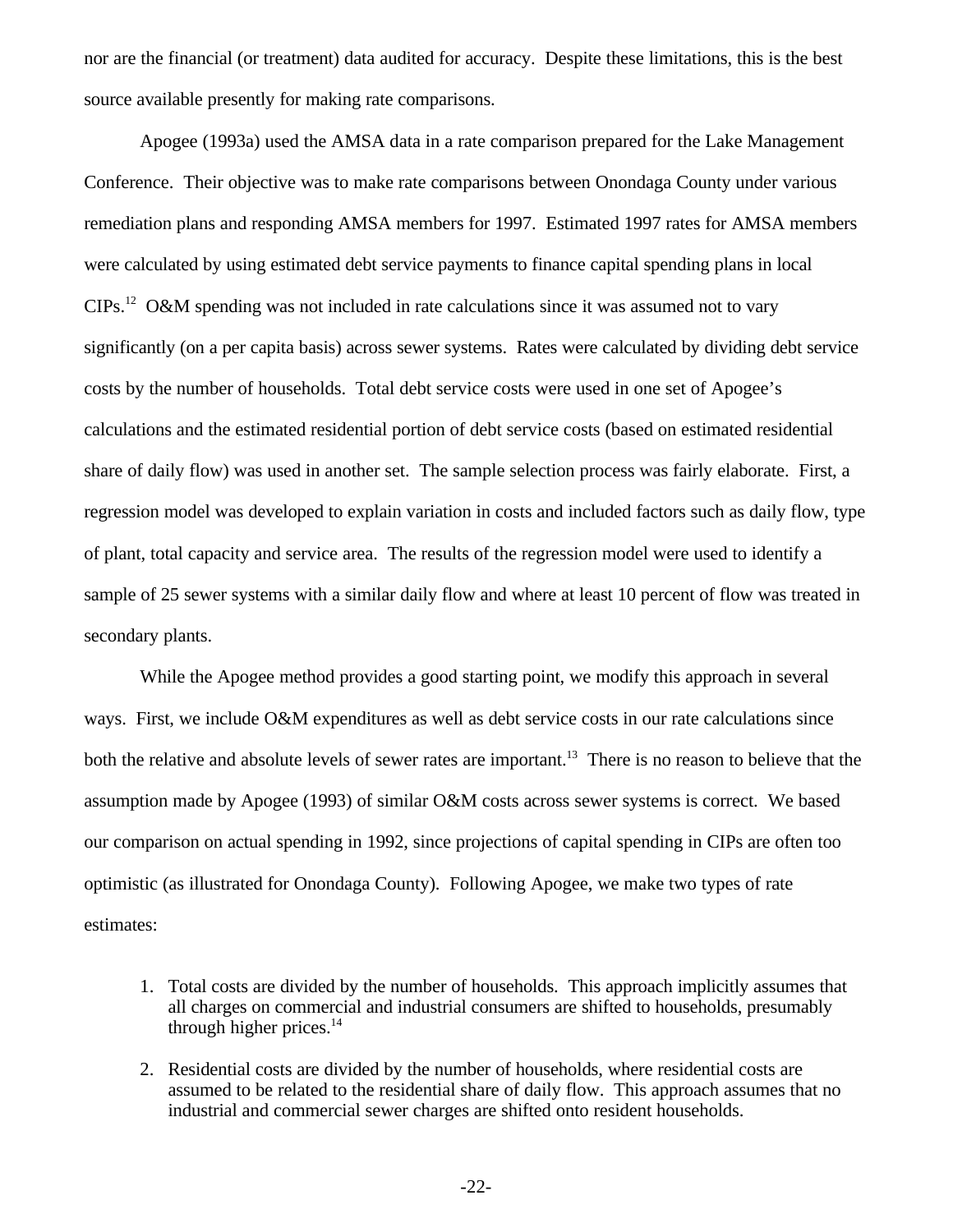Unlike the Apogee study we make few restrictions on the sample against which Onondaga County is compared. We eliminated systems with missing observations or that principally provide wholesale services. Other restrictions were not placed on the sample; instead, we examined the characteristics of systems with rates above and below Onondaga County. Specifically, the medians of service population, service area, and daily flow were calculated for districts with rates above and below those of Onondaga County (for the various rate estimates). As there appear to be no systematic differences between metropolitan sewer systems with higher and lower rates than Onondaga County, our sample size totaled 81 (including Onondaga County) where Apogee's sample contained only 26 systems. Total costs per household are estimated to be \$338 in Onondaga County in 1992.<sup>15</sup> Out of a sample of 81 metro sewer systems, Onondaga County is ranked 52, the 64th percentile (Figure 4).<sup>16</sup> Using the estimated residential flow in 1993, 78.6 percent of costs are assumed to be residential.<sup>17</sup> The estimated cost (exclusive of costs associated with commercial and industrial users) per household is \$281 (Figure 5) with Onondaga County ranked 64th out of 81 systems (80th percentile).

When all sewer system costs are allocated to households, the resulting estimate of Onondaga County's sewer rate per household in 1992 is 1.14 percent of median income, placing it 48th among the 81 systems in the sample (Figure 6). When only the residential share of sewer system costs is used, the estimated sewer rate in 1992 is 0.89 percent of median income, which places it in the 78th percentile of the sample (Figure 7).

While care must be exercised in generalizing these results to all sewer systems nationally, Onondaga County does appear to have relatively high rates presently. Under any measure of rates we have looked at, Onondaga County's rates are above the median and its residential rates are within the top 25 percentile. Given that the county appears to have been under funding capital costs, rates would even be higher if the CIP had been fully funded. For example, if capital costs were double what they actually were in 1992, residential rates would rise to \$326 per households (higher than 87 percent of sewer systems) and 1.08 percent of median income.<sup>18</sup> The relatively high rates can be explained by the high O&M costs in the sanitation district.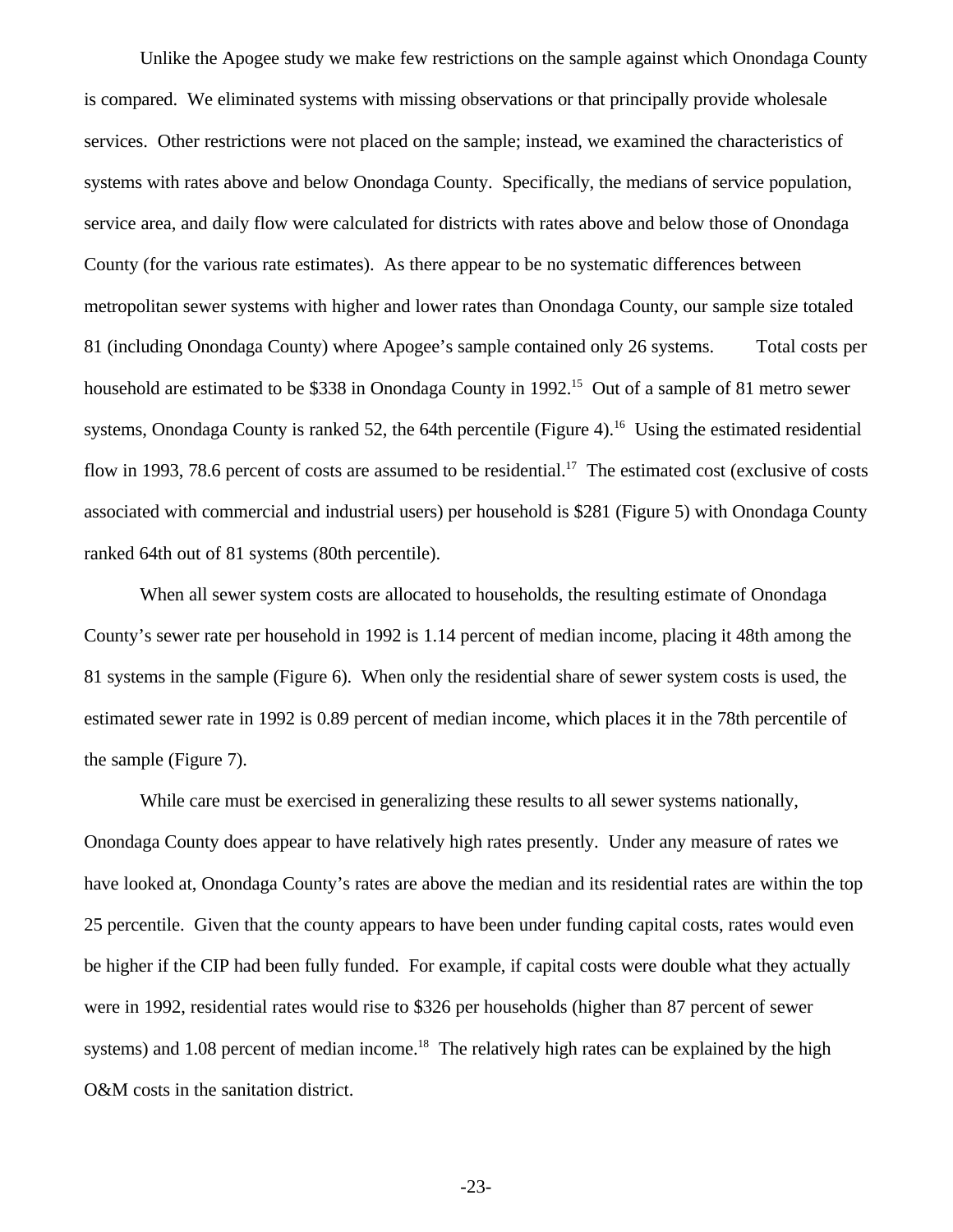Affordability of sewer fees is an important issue both for local governments and their residents and for federal and state agencies imposing environmental regulations that involve additional spending by wastewater systems. Unfortunately, affordability involves multiple dimensions which can be difficult to measure with precision. As we noted in the fiscal condition analysis section, the EPA has developed its own comparatively simple method of measuring affordability and we will now illustrate how that methodology may be used.

The EPA methodology breaks down affordability determination into a two-stage process. In the first stage, an estimate of residential user fees per household as a percent of median household income is computed. EPA's approach to rate estimation is similar to the method we use in this analysis. In the second stage, local government financial capability is estimated. We applied the EPA approach to measuring financial capability in our earlier discussion and we found that it would classify Onondaga County as having "strong" capability based on the county's bond rating and unemployment rate while the county placed in the "mid-range" in relation to debt burden, property tax burden and collection rate and median income. The overall rating of Onondaga County's financial capability was 2.3 or mid-range using the EPA's simple scoring method. Given the county's financial capacity rating, a household user charge equal to one percent or less of median income is considered to be a low burden and between one and two percent is considered to be a medium burden. Onondaga County's burden of 0.89 in 1992 is therefore borderline between low and medium. In the next section, we will examine what would happen to the county's rate burden if future sewer rates for the baseline scenario were to grow at annual rates ranging between two and six percent above the rate of inflation.

Before proceeding with our forecasts, it is important to reiterate our reservations about the EPA methodology. The EPA financial capability matrix is no more than a rough guideline on affordability of sewer rates. It is based on standard industry criteria, but it provides little or no detail on the underlying health of the local economy, the financial management practices of the local government, the magnitude of other long-term liabilities facing the local government (e.g., pension obligations, mandates for other major capital projects) and the impact of user fees on lower income, central city residents.

-24-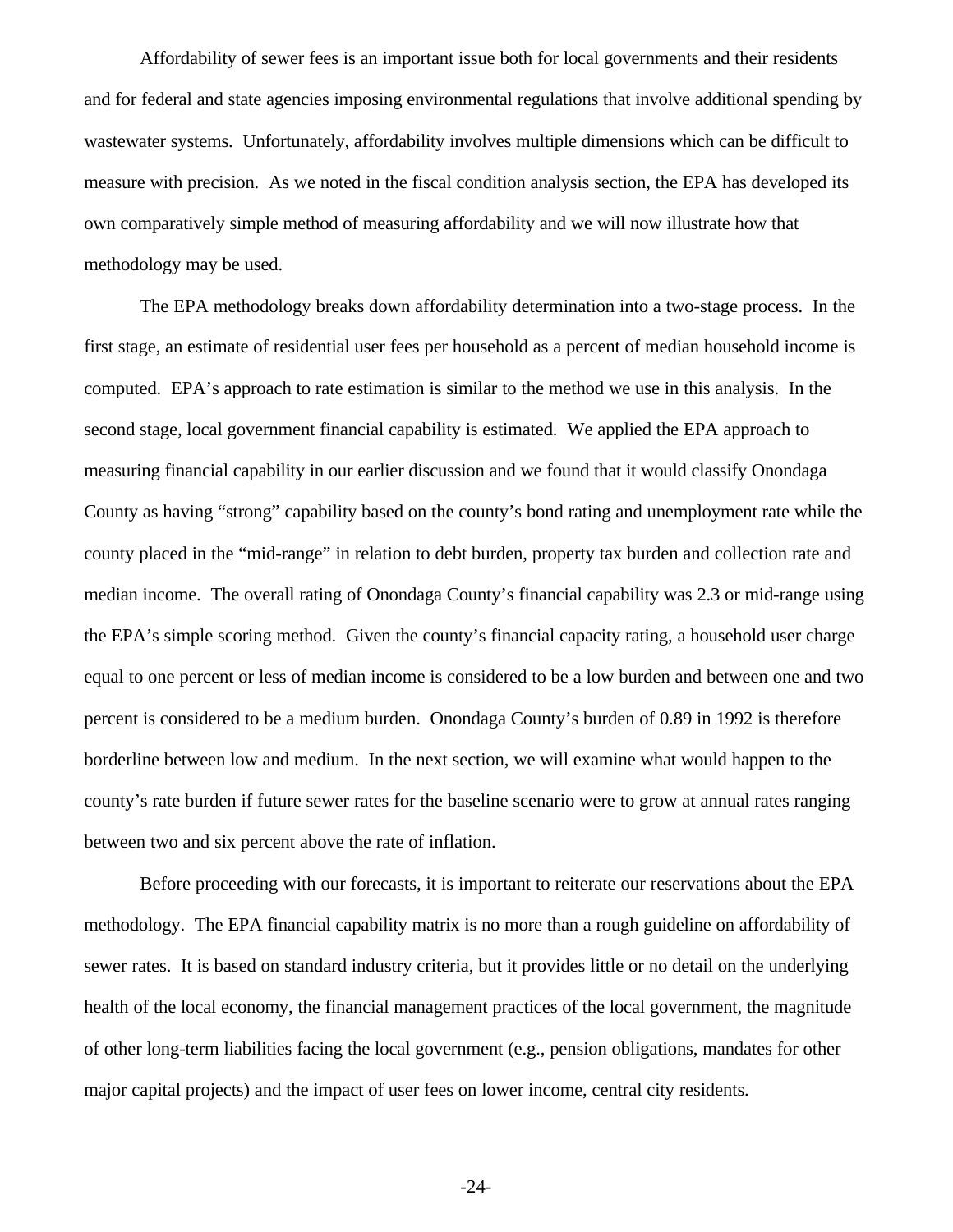Consideration of several of these factors suggests that the financial capability assessment of Onondaga County may be too optimistic. As described in detail in our previous reports, the Onondaga County economy has experienced only slow growth over the last several decades. There continues to be loss of manufacturing employment, net migration out of the area by working age adults and a growing percentage of single parent households which are often in poverty. The city of Syracuse, which represents the majority of the consolidated sewer district, has been particularly hard hit by these socioeconomic transitions. The median household income in the city was \$21,242 in 1989, two-thirds of the income for the county as a whole. Sewer rates represented 1.3 percent of median city income in 1992.

**User Fee Projections**. Given the uncertainties surrounding future O&M and capital costs, we have developed a range of rate forecasts. Factors affecting the rate scenarios are summarized in Table 23. Besides differences in the growth rates for the O&M and capital costs and the assumptions about the percent of the CIP which is funded, we looked at several debt financing plans. Debt is assumed to be used for 85 percent of capital spending (current revenue is assumed to fund the rest) and all loans are assumed to be structured to have equal annual payments and a 20 year term.<sup>19</sup> A separate bond issue is assumed used in each year to finance 85 percent of capital spending in that year ("cash-flow" financing).<sup>20</sup> We look at only GO bond financing since revenue bonds cannot be issued without the creation of a public authority. Since debt burdens would increase significantly under even the medium-low baseline estimate, it is possible that the county bond rating would be downgraded if all this debt were financed with GO bonds. We have looked at the case, under the medium-low estimate, where the GO bond rating is downgraded to 'A', and under the two high scenarios where the rating is downgraded further to 'Baa'.<sup>21</sup> The resulting increases in interest rates are projected to be 25 basis points—6.0 percent to 6.25 percent.

Table 24 summarizes the sewer rate forecasts from 1996 to 2035 for the four different estimates of the baseline scenario.<sup>22</sup> Under the medium-low estimate, sewer rates rise at an annual rate of approximately 3.4 percent in nominal dollars and 1.1 percent per year in 1993 dollars. Rates reach \$382 per unit in 1993 dollars by 2020, almost 40 percent above the rate in 1995 (Figure 8). Relative to median household income, sewer rates reach 0.96 percent by 2020 and 1.09 percent by 2035 (Table 24 and Figure 9), which are considered on the border between low and medium rate burdens using EPA

-25-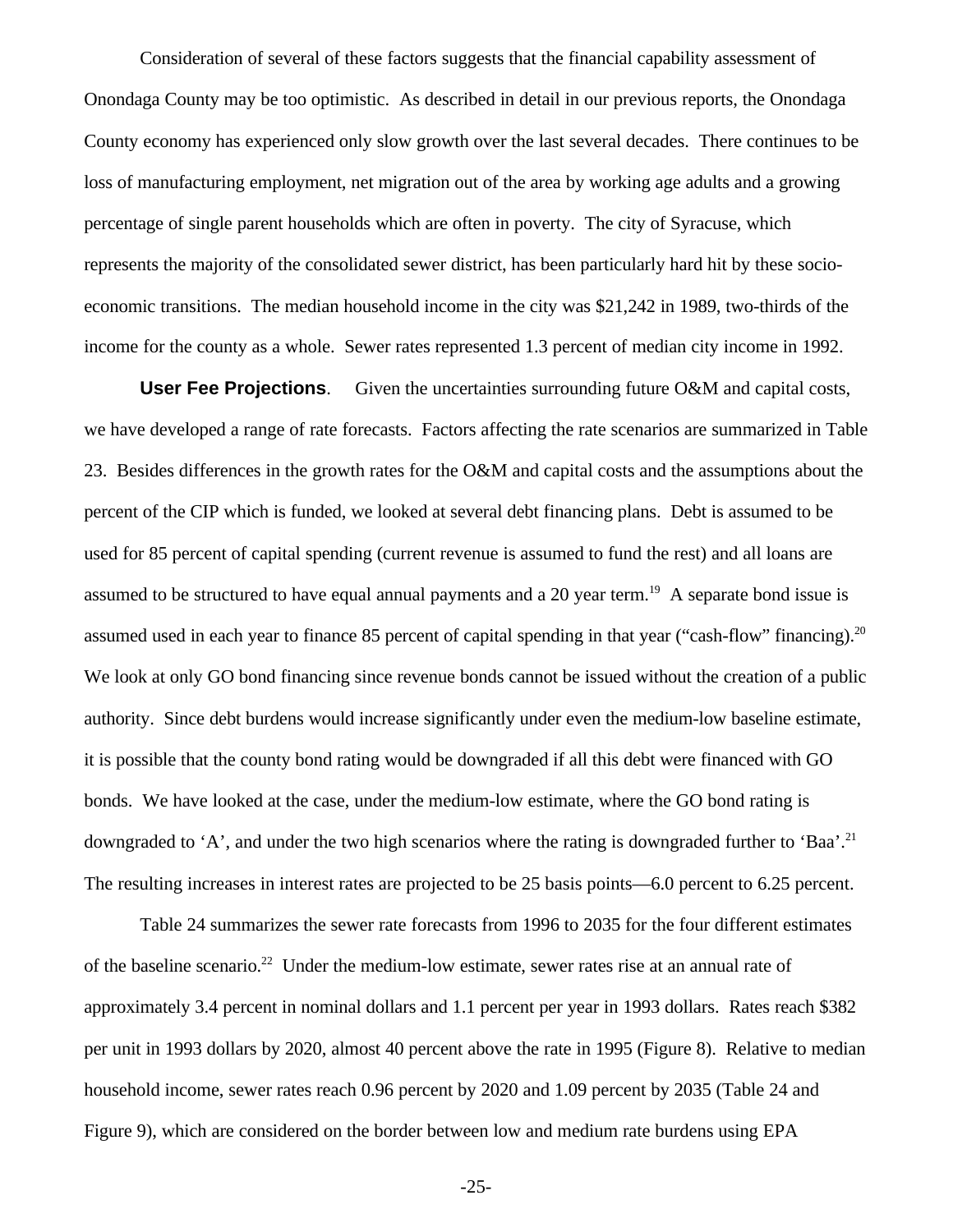guidelines. Under the medium-high estimate, real rates grow by 3.0 percent per year, reaching \$621 per unit in 2020 and \$991 per unit by 2035. Relative to median income, rate burdens climb to 1.56 percent by 2020 and 2.35 percent by 2035, considered medium to high burdens by the EPA. The nominal sewer rates estimated by the county in the January 1996 Draft MCP, \$1,256 in 2020, fall somewhere between our medium-high and high estimates.<sup>23</sup>

Under the high scenario, sewer rates will rise by close to five percent above the rate of inflation and will equal \$1,851 per year (\$1000 per year in 1993 dollars) by 2020. Relative to median household income, rates would take 2.5 percent of income in 2020 and 5.06 percent of income in 2035; both would be classified as very high rate burdens using EPA guidelines. With the low scenario, rates are projected to grow by 1.9 percent per year in nominal dollars and will actually decline by 15 percent once inflation has been taken into account. Relative to median income rates under the low estimate remain well below the one percent threshold during the whole period.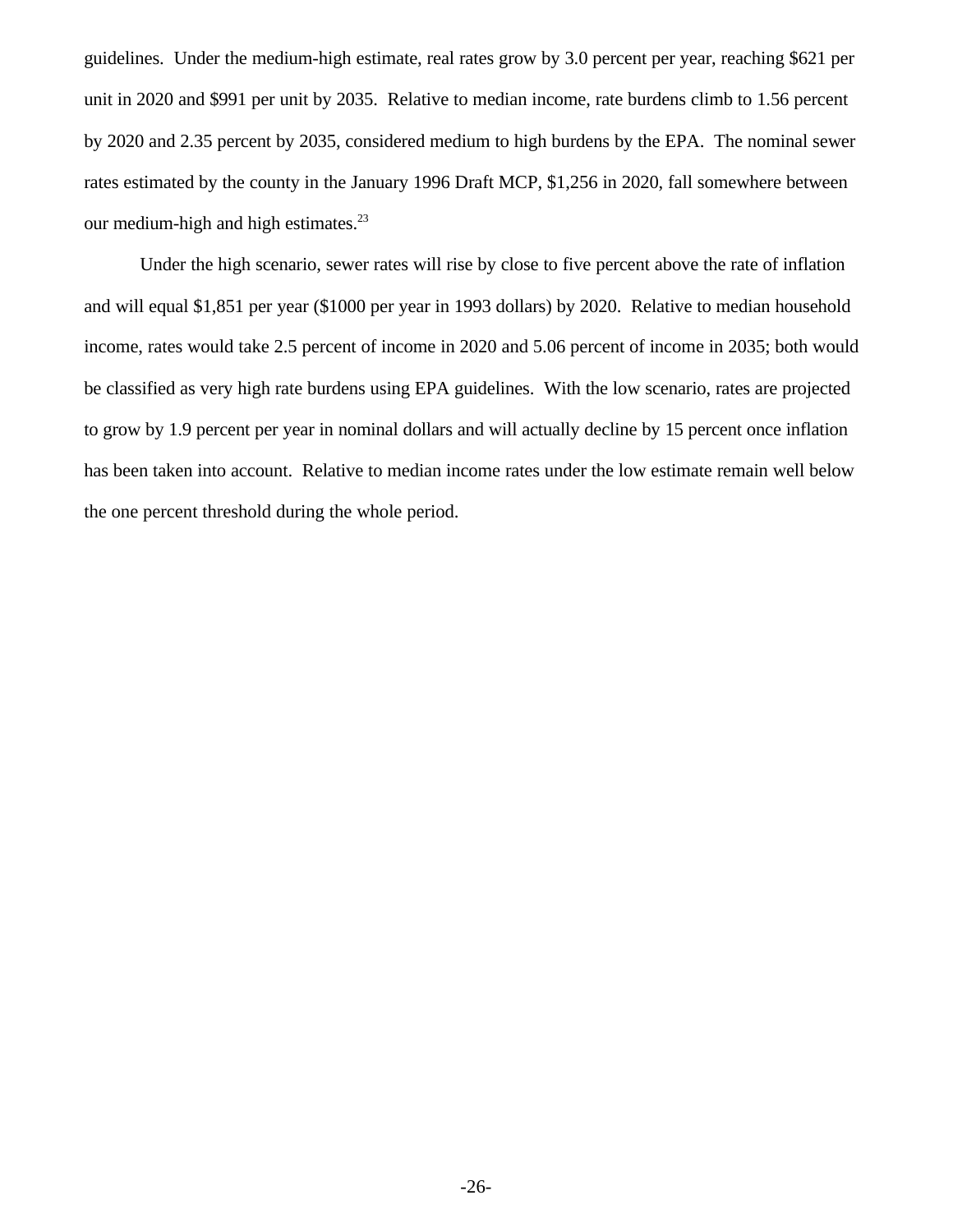# **Endnotes**

- 1. More detailed information about revenues and expenditures in the six upstate counties is available from the authors upon request.
- 2. The low relative sales tax burden for Onondaga County is partially due to a lower tax rate than in Albany, Erie and Monroe counties. However, the fact that tax burdens are well below the state average is surprising given that the 3 percent rate in Onondaga County is shared by most counties in the state. To investigate this further we requested information from the New York Department of Taxation and Finance on sales tax disbursements to county governments. For 1993, \$146 million in sales taxes revenue was distributed to Onondaga County according to state tax department records. In contrast, the sales tax revenues of all governments in Onondaga County according to New York Comptroller data was only \$110 million.
- 3. Data for Syracuse recorded in FY 1994 only reflects a six-month period since the city changed it's fiscal year. We used half of the totals for 1995 in Syracuse to approximate the full 1994 fiscal year.
- 4. We will address the financial implications of a bond rating downgrade in a later section of this report when we forecast baseline capital expenditures (i.e., future county spending for wastewater facilities excluding capital expenditures require for lake remediation).
- 5. The county's user fees system "assigns one unit per single family residence and threequarters of a unit for each multi-family residence. Nonresidential customers are assigned billing units based on proportional flows, with every 146,000 gallons of metered water demand or metered wastewater flow assigned a single billing unit." Financial Position Chapters, Onondaga County Draft Municipal Compliance Plan, September 1994.
- 6. Due to differences in category definitions and level of detail provided, it is difficult to provide a more detailed breakdown of the "other" category. It includes fees for nonemployee services, travel and training, services provided by other departments or municipalities and automotive equipment, furniture and fixtures.
- 7. AMSA regularly surveys its 153 members to collect information on costs, demand and 7.user fees. Survey response is commonly about two-thirds of these agencies. The full details of this survey are published in *The AMSA Financial Survey*, with the most recent for 1993. The O&M cost figures cited in the text are from a summary pamphlet published by AMSA called "The Cost of Clean".
- 8. A new plant should reduce corrective maintenance costs in the short-run. However, as regulatory requirements and technology change, both preventative maintenance and operating costs for chemicals and other supplies may rise even in a new plant.
- 9. The estimates are based on the assumption that the number of units served will grow at the same rate as population. Actual unit growth between 1979 and 1995 was 0.5 percentage points faster than population growth. The annual growth rate in units is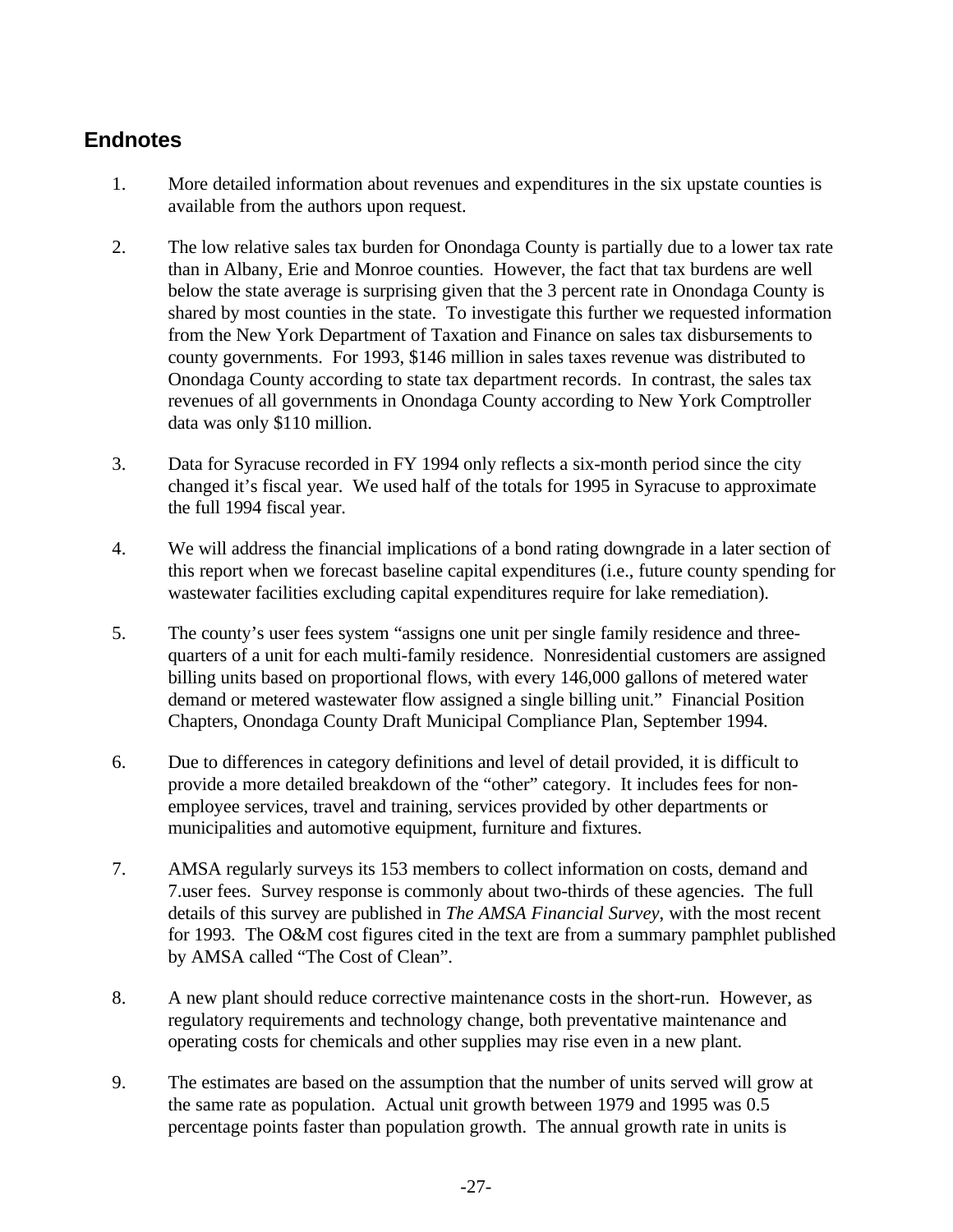projected to be 0.4 percent. We will discuss forecasting assumptions in more depth later in the report. The January 1996 Draft MCP assumes that units, households and population do not increase in the future.

- 10. A detailed presentation of CIP information by treatment plant is available from the authors upon request. Data are organized by plant by assigning capital spending for pump stations and trunk sewers to a particular plant.
- 11. Before concluding definitively that there is systematic under funding, three other explanations of these large discrepancies should be examined. First, the actual capital spending figures in the CIP may not be accurate. Second, the CIP may simply serve as a "wish list" of capital projects which bears little resemblance to the essential capital needs of county departments. Department managers may ask for more funds than they need as a strategy to maximize the budget they receive. Finally, our comparisons of actual versus planned capital spending may overstate planned spending. Planned projects not funded in one year are likely to be recorded as planned spending in the CIP for the next year. Thus, a proposed capital project may appear as a planned expenditure in more than one year's CIP. Concerning the latter two explanations for the capital spending gap, there is no way to confirm their validity without detailed tracking of individual capital projects and an assessment of district capital needs over the last decade.
- 12. The most recent version of the survey only collected information on requested capital spending, not debt service payments (AMSA 1993). It is not clear how Apogee converted the amounts contained in the capital spending plans into debt service payments or how existing debt service commitments for future years were determined.
- 13. For Onondaga County, we include a \$53 local retail charge for 1992 based on information in the MCP that this charge was \$60 in 1996. Since information on such charges is not available for other systems, they are not included (even though they may exist).
- 14. This approach also implicitly assumes that the shifting of business sewer rates onto households is in direct proportion to the sewer rates they already pay.

15.

- To calculate costs per household for Onondaga County, we needed to estimate the population and households in the service area. Using population estimates in the *1990 Census* for geographic areas in Onondaga County, we estimated the percentage of population, households, median income and area within the consolidated district. These estimates are clearly rough approximations and could benefit from more detailed information on the distribution of population within the county.
- 16. The rate estimates for all systems in the sample are available from the authors upon request.
- 17. The breakdown of flow by type of user was developed by the Department of Drainage and Sanitation and reported in the January 1996 Draft MCP.
- 18. An important task for the county is to determine the reasons for its relatively high sewer rates so it can better control them.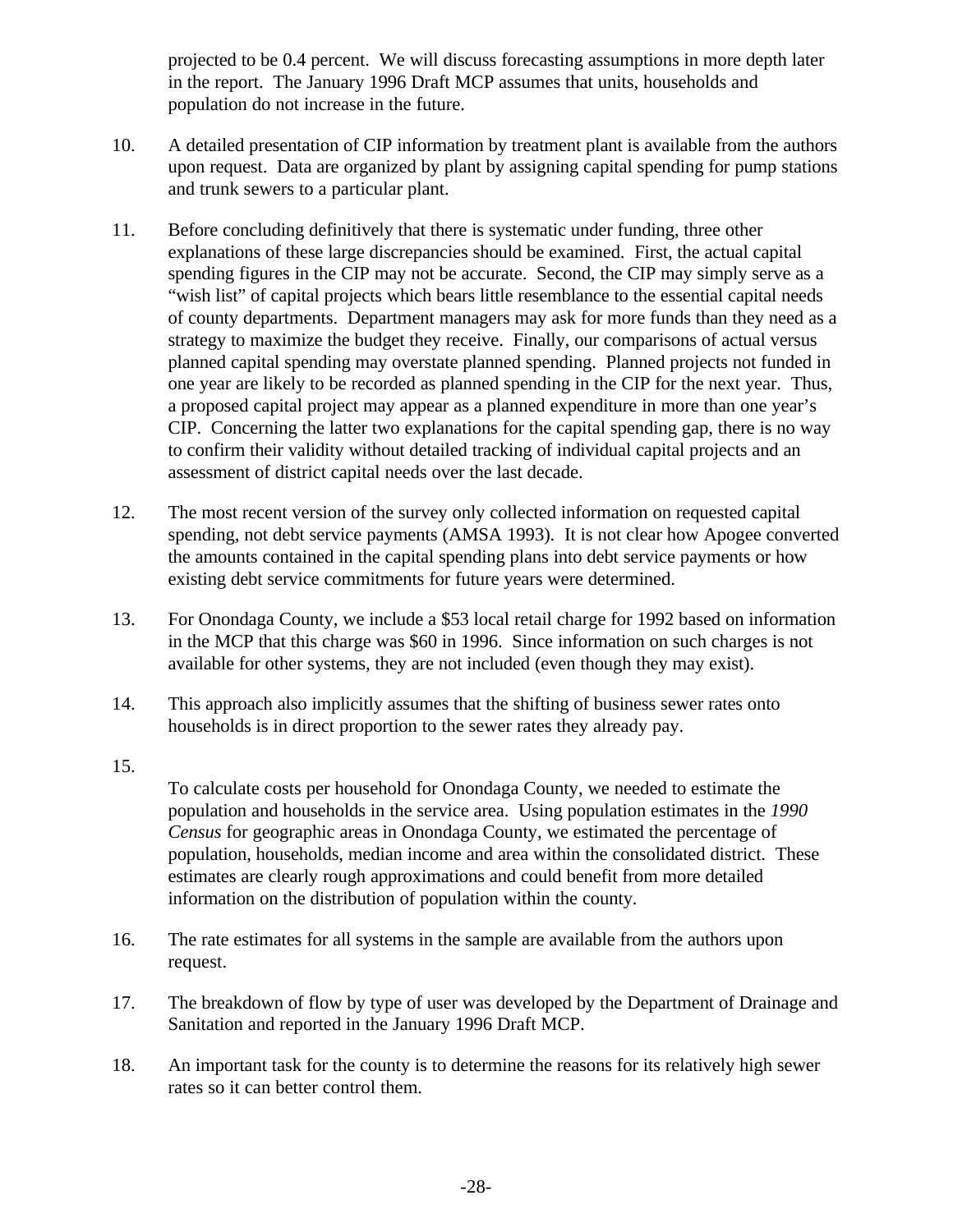- 19. The assumption of 15 percent financing from current revenues is made based on looking at past capital spending patterns. We assume that no federal or state aid is available and that SRF loans are not used for baseline capital spending.
- 20. Apogee (1993b) looked at the costs of "cash-flow" financing (annual bond issues) compared to the issuance of fewer loans of larger size. In their analysis of these alternatives, they found cash-flow financing was slightly less expensive. To simplify our debt analysis, we assume that short-term construction financing is not necessary.
- 21. GO bonds are assumed to have underwriting costs equal to about 1 percent of the amount borrowed. Detailed presentation of loan components and a summary of debt service payments is available from the authors upon request.
- 22. Besides forecasting O&M and capital costs and developing different loan programs, we forecast the number of units and households and the median household income. We used the REMI forecasts of both population and per capita personal income for the baseline (non-remediation) case. Households are forecast using the population projections and estimated changes in household size from 1990 to 2010 developed by the Syracuse-Onondaga County Planning Agency and reported in the "County Growth and Infrastructure" report (p. A17) from Onondaga County (1990). Households are forecast to grow by a rate of 1.1 percent per year. Units are estimated assuming that they increase at the same rate as population; the average annual growth rate from 1996 to 2035 is 0.4 percent. Median income is forecast assuming that it grows at 82.5 percent of the rate for per capita income based on historical differences in the growth rates from 1979 to 1989; the average annual growth rate from 1996 to 2035 is 2.8 percent.
- 23. Included in both the county's and our forecasts are the local retail charges which are estimated to be \$60 in 1996. We assume this charge will keep pace with the consumer price index over the next quarter century, which will put it at \$104 per unit in 2020. In contrast, the county assumes in its January 1996 Draft MCP, that the charge will rise to \$239 per unit by 2020.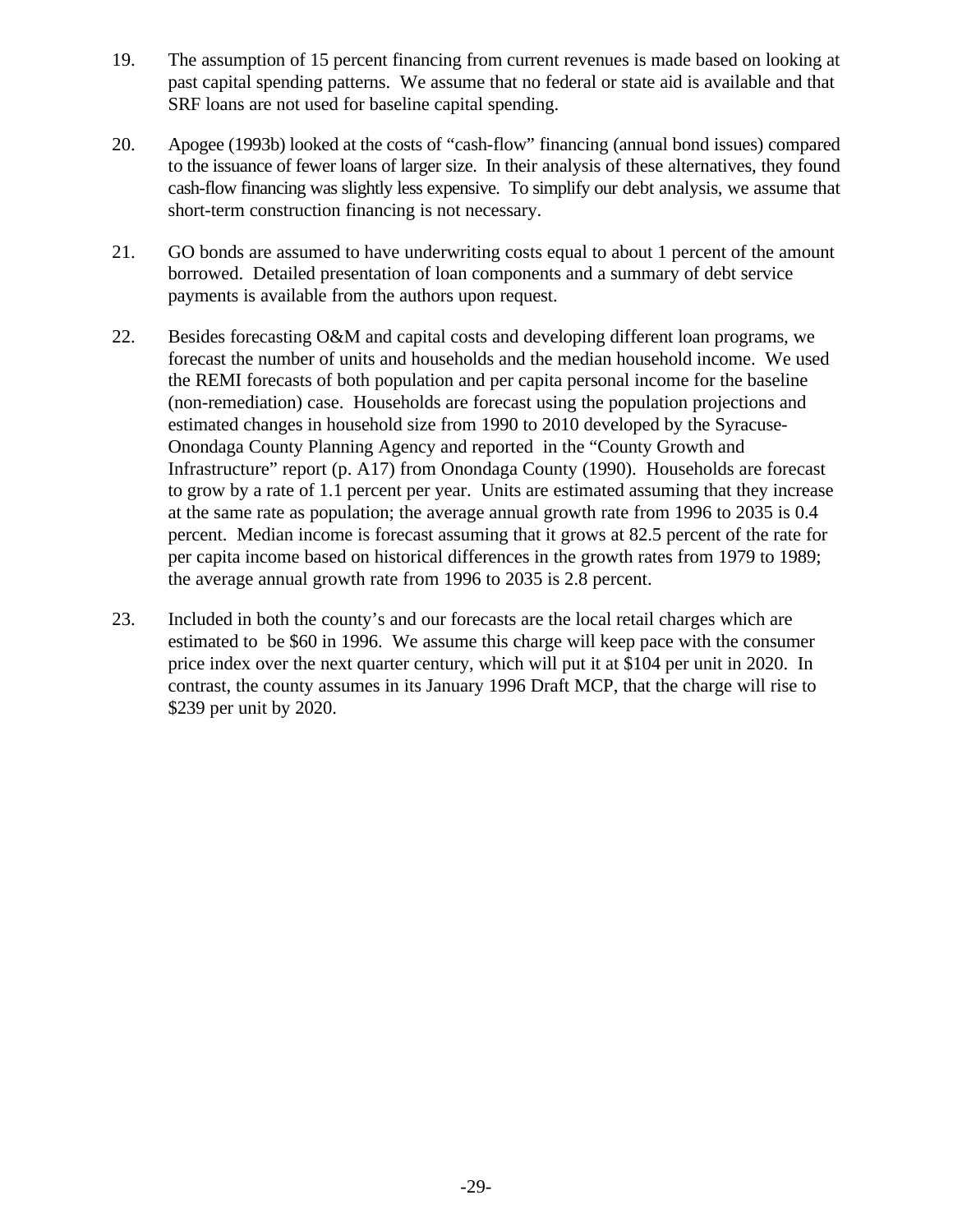# **References**

- Apogee Research, Inc. 1993a. *Analysis of Rates and Costs for Wastewater Services: Onondaga County and Comparable Systems Nationwide*, report prepared for the Onondaga Lake Management Conference, September.
- Apogee Research, Inc. 1993b. *Preliminary Capital Plan for the Onondaga Lake Cleanup*, report prepared for the Onondaga Lake Management Conference, October.
- Association of Metropolitan Sewerage Agencies (AMSA). 1993. *The AMSA Financial Survey 1993: A National Survey of Municipal Wastewater Management Financing.* Washington DC: AMSA.
- Association of Metropolitan Sewerage Agencies (AMSA). undated. "The Cost of Clean." Washington DC: AMSA.
- Berne, Robert. 1992. "Reporting Governmental Financial Condition Indicators," paper presented at the American Accounting Association, Government and Nonprofit Section Midyear Meeting, February 22.
- Cook, Michael. 1997. Memorandum accompanying EPA, *Combined Sewer Overflows Guidance for Financial Capability Assessment and Schedule Development*, March 27.
- Environmental Protection Agency (EPA). 1997. *Combined Sewer Overflows—Guidance for Financial Capability Assessment and Schedule Development*. EPA 832-B-97-004. Washington DC: EPA, Office of Water.
- Moody's Investors Service. 1993. "Moody's Public Finance Perspectives on Municipal Issues," March.
- Moody's Investors Service. 1996. "Moody's Municipal Credit Report: The Fiscal Challenges Facing New York City," March .
- Onondaga County. 1990. "County Growth and Infrastructure", part of *2010 Development Guide*. Onondaga County. 1990.
- Onondaga County. 1995. *1996-2001 Capital Improvement Plan*. Onondaga County. 1990.
- Onondaga County, Department of Drainage and Sanitation. 1995. *1995 Annual Report*. Syracuse, NY: Department of Drainage and Sanitation.
- Raftelis, George. 1993. *Comprehensive Guide to Water and Wastewater Finance and Pricing*, Second Edition. Ann Arbor, MI: Lewis Publishers.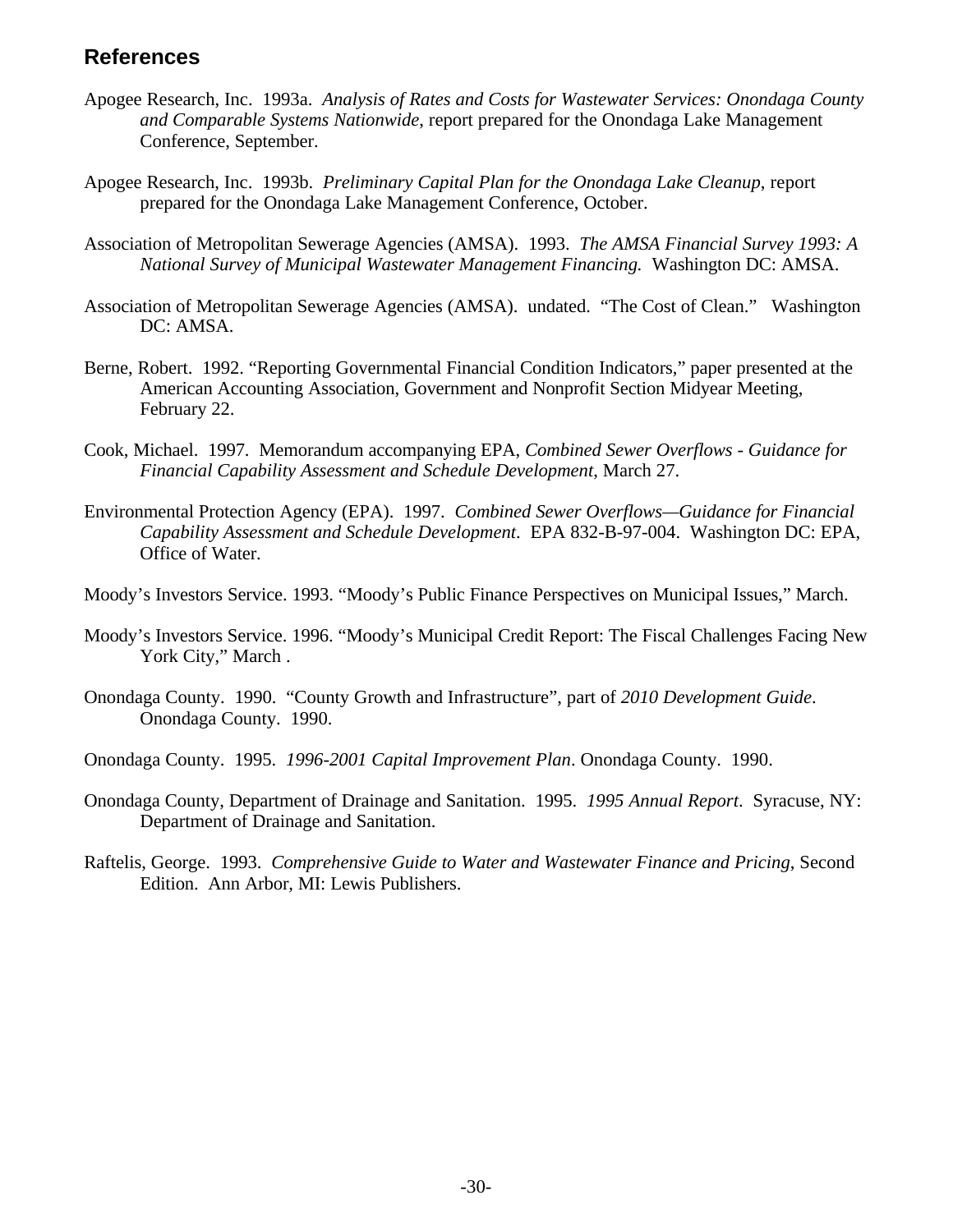|                        | <b>Rating</b>  | <b>Direct Net Debt</b><br>Per Capita<br>(dollars) | <b>Overall Net Debt</b><br>Per Capita<br>(dollars) | <b>Direct Net Debt as</b><br>Percent of F.V.<br>(percent) | <b>Overall Net Debt as</b><br>Percent of F.V.<br>(percent) |
|------------------------|----------------|---------------------------------------------------|----------------------------------------------------|-----------------------------------------------------------|------------------------------------------------------------|
| <b>Median</b>          | <b>NR</b>      | 324                                               | 1,397                                              | 0.7                                                       | 2.5                                                        |
| Onondaga               | Aa             | 604                                               | 1,245                                              | 1.7                                                       | 3.5                                                        |
| Albany                 | A              | 477                                               | 1,430                                              | 0.9                                                       | 2.8                                                        |
| <b>Broome</b>          | A              | 403                                               | 723                                                | 1.2                                                       | 2.2                                                        |
| Chemung                | A              | 447                                               | 581                                                | 2.0                                                       | 2.6                                                        |
| Erie                   | Baa1           | 292                                               | 1,259                                              | 0.9                                                       | 4.0                                                        |
| Monroe                 | A <sub>1</sub> | 532                                               | 1,396                                              | 1.4                                                       | 3.6                                                        |
| Lancaster, PA          | A <sub>1</sub> | 105                                               | 702                                                | 0.3                                                       | 1.7                                                        |
| Nashville/Davidson, TN | Aa             | 1,482                                             | 1,639                                              | 2.3                                                       | 2.6                                                        |
| Fulton, GA             | Aa             | 846                                               | 2,952                                              | 1.1                                                       | 4.0                                                        |
| Bernalillo, NM         | Aal            | 261                                               | 1,126                                              | 0.5                                                       | 2.3                                                        |
| Denver, CO             | Aa             | 1,168                                             | 1,560                                              | 2.5                                                       | 3.3                                                        |
| Pierce, WA             | A <sub>1</sub> | 49                                                | 1,014                                              | 0.1                                                       | 2.3                                                        |

#### **Table 15. General Obligation Debt Ratings and Measures of Indebtedness: Onondaga County,**  Selected Other Central City Counties, and Moody's Median<sup>a</sup> County

<sup>a</sup>Median values are for counties with populations ranging between 250,000 and 999,999.

Source: Median values are from Moody's Investors Service, Public Finance Department, *1996 Medians*. Ratings and measures of indebtedness are from the *Moody's Municipal Credit Report* prepared in connection with each county's most recent issue of general obligation debt. The dates of the credit reports were: Onondaga, March 4, 1996; Albany, April 28, 1994; Broome, April 14, 1993; Chemung, June 9, 1994; Erie, October 25, 1995; Monroe, May 18, 1995; Lancaster, April 27, 1994; Nashville/Davidson, June 24, 1996; Fulton, September 9, 1995; Bernalilillo, July 1, 1996; Denver, September 7, 1995; and Pierce, May 25, 1994.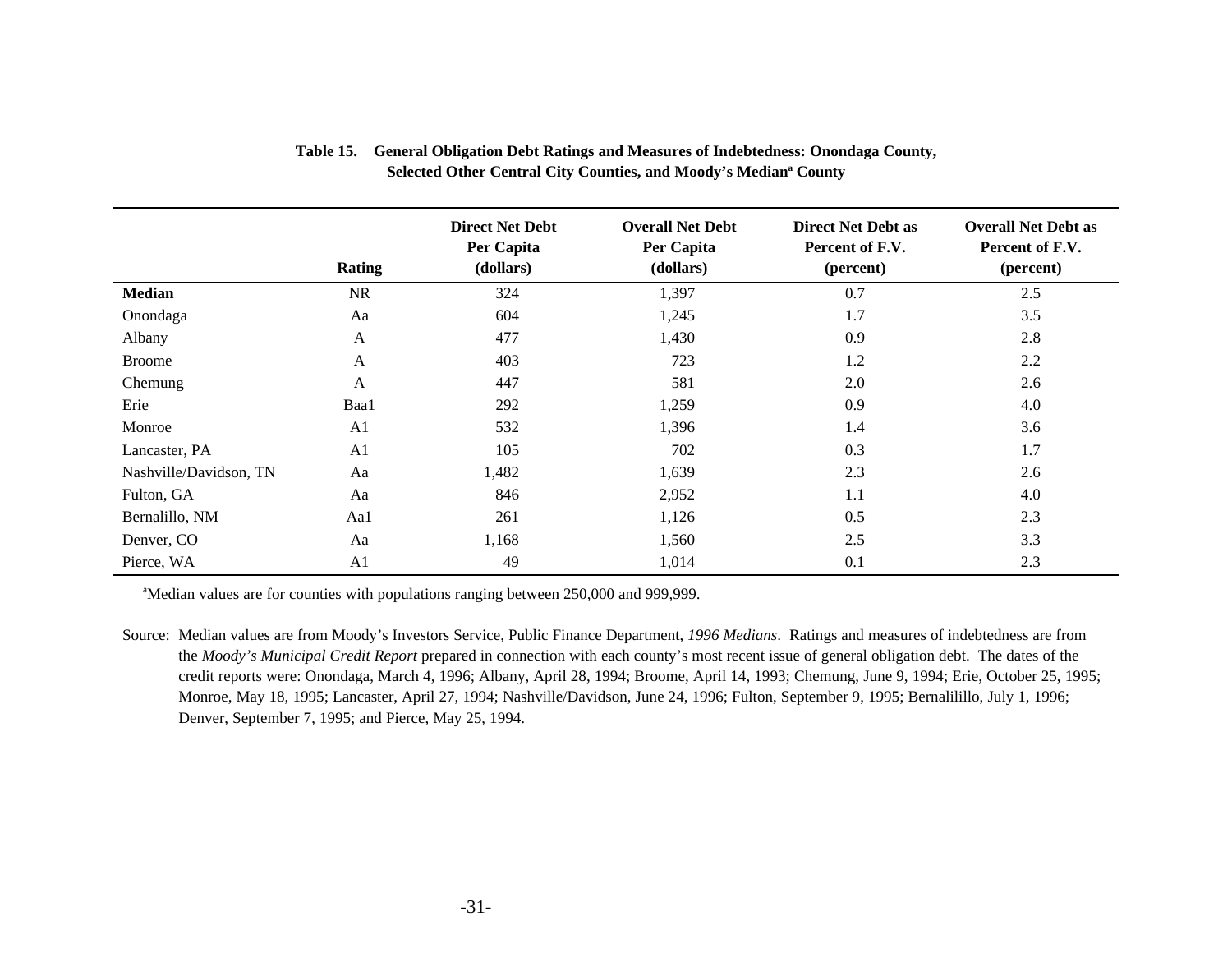|                                                    | <b>Identified by:</b> |                      |       |
|----------------------------------------------------|-----------------------|----------------------|-------|
|                                                    | Moody's               | Standard &<br>Poor's | Fitch |
| <b>Positive Factors</b>                            |                       |                      |       |
| Moderate debt level                                | X                     | X                    | X     |
| Quality of financial management                    | X                     | X                    | X     |
| Strength, stability, diversity of economy          | X                     | X                    | X     |
| Unemployment level                                 | X                     | X                    | X     |
| <b>Negative Factors</b>                            |                       |                      |       |
| Cost of lake remediation                           | X                     |                      | X     |
| Slower revenue growth and pressure on expenditures |                       | X                    |       |
| Slower economic growth                             |                       | X                    |       |
| Potential state and federal program and funding    |                       | X                    |       |
| Downtown Syracuse economy                          |                       |                      | X     |

#### **Table 16. Positive and Negative Factors Influencing Onondaga County's Debt Rating**

Source: Moody's Municipal Credit Report, March 4, 1996; Standard & Poor's Creditweek Municipal, February 26, 1996; and Fitch Public Finance Tax Supported: New Issue, February 26, 1996.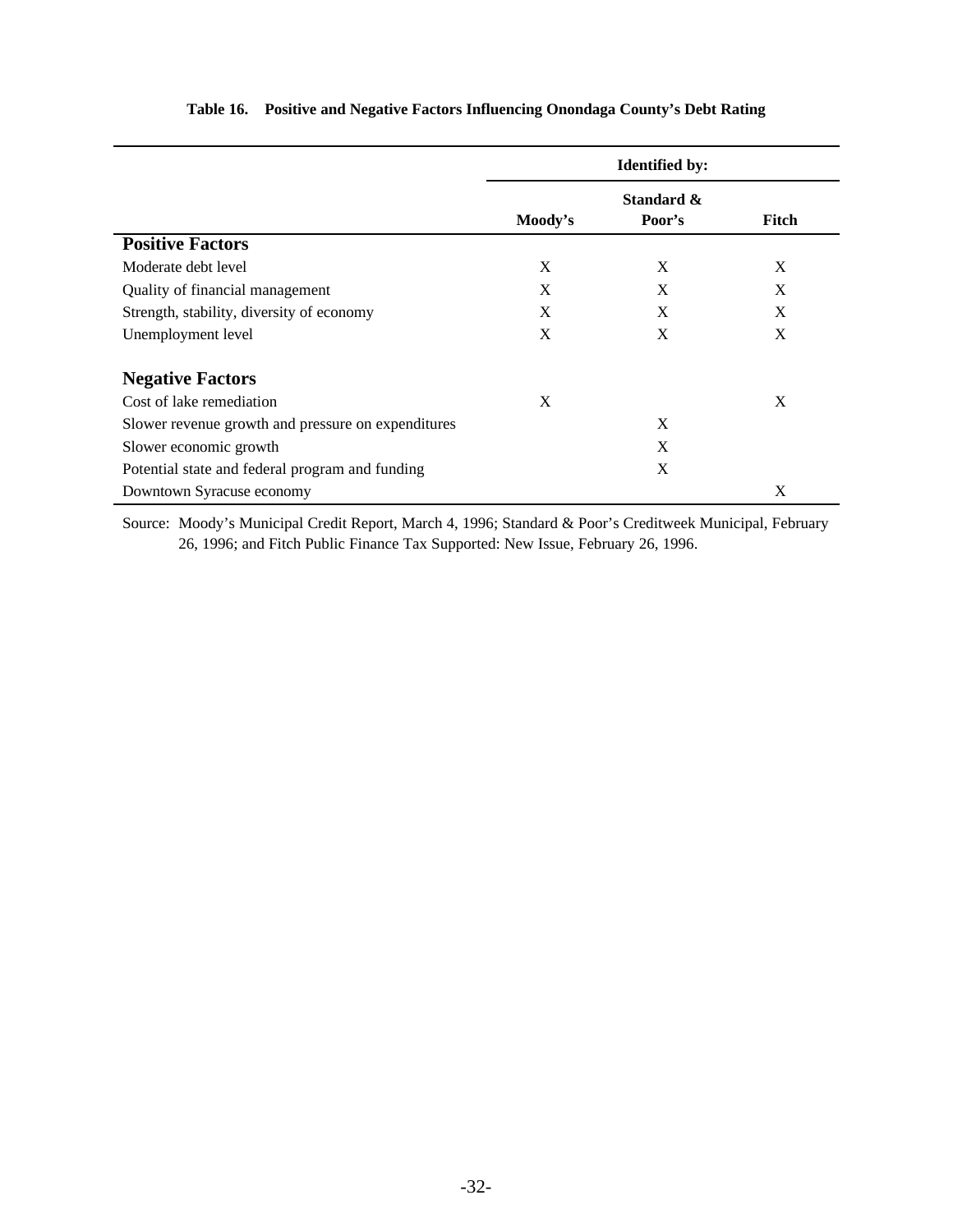| <b>Indicator</b>                                                                   | Level    | <b>EPA Rating</b> | <b>EPA Score</b> |
|------------------------------------------------------------------------------------|----------|-------------------|------------------|
| <b>Bond Rating</b>                                                                 | AA       | Strong            | 3                |
| Overlapping net debt as a percent property values                                  | 4.6%     | Mid-range         | 2                |
| Unemployment rate (1994) (Onondaga County rate minus<br>national average rate)     | $-1.5\%$ | Strong            | 3                |
| Median household income (1989) (percent of U.S.)                                   | 100.1%   | Mid-range         | 2                |
| Property tax revenue as a percent of property value (all<br>governments in county) | 3.1%     | Mid-range         | 2                |
| Property tax collection rate                                                       | 94.2%    | Mid-range         | 2                |
| Average score                                                                      |          |                   | 2.3              |

#### **Table 17. Financial Capability Assessment of Onondaga County Using EPA Rating Method<sup>a</sup>**

 a Based on financial capacity methodology developed in the draft report published by the EPA, *Combined Sewer Overflows—Guidance for Financial Capability Assessment and Schedule Development*, March 21, 1996.

Source: The bond rating and the municipal values are based on data in Moody's Investors Service, *Moody's Municipal Credit Report, Onondaga County New York*, March 4, 1996. The EPA ratings and scores are based on benchmarks contained in the EPA document, *Combined Sewer Overflows—Guidance for Financial Capability Assessment and Schedule Development*, March, 1997, pp. 20-40.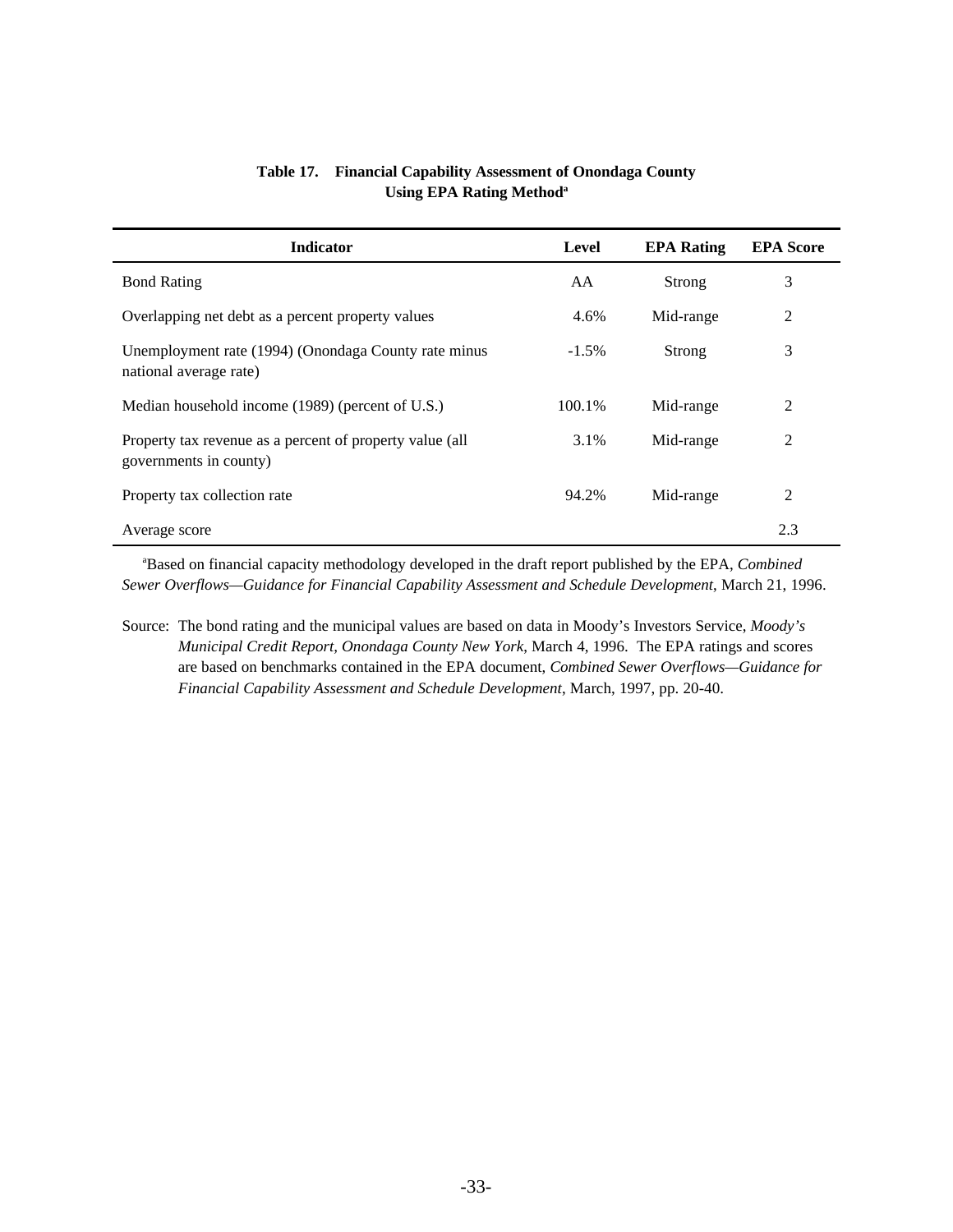# **THE OUTLOOK FOR ONONDAGA COUNTY'S FINANCES: BASELINE SCENARIO**

# **APPENDIX TABLES**

Provided upon request.